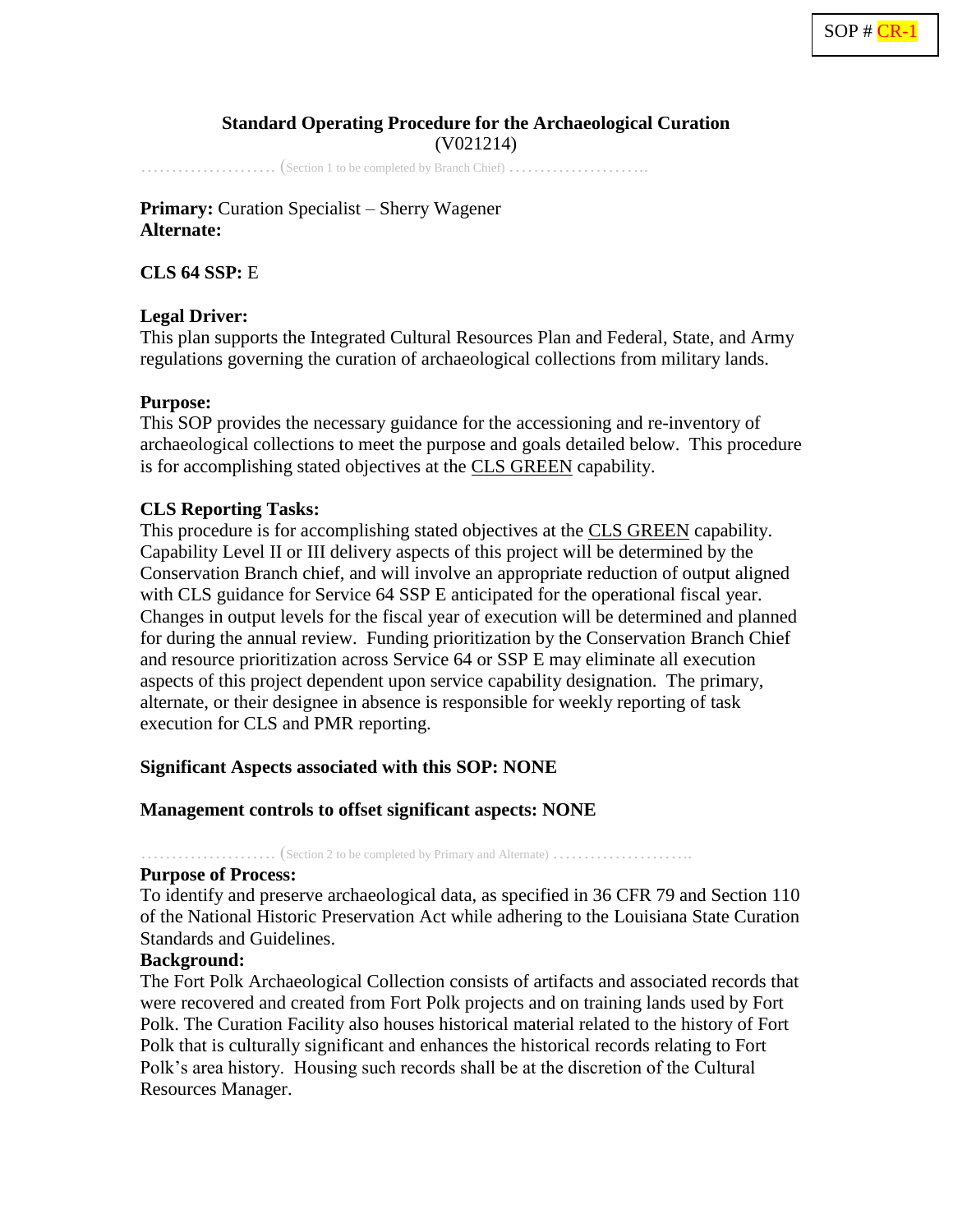## **Goal:**

To identify, inventory and accession all artifacts and associated records in order to create an accurate database for the collection and to track subject material for future research use.

## **Objectives:**

- 1. Compliance with the goals and objectives found within the Integrated Cultural Resources Management Plan under CLS 64 SSP E.
- 2. Implementation of education and outreach activities under CLS 64 SSP F.

## **Training:**

In-house by experienced personnel.

## **Methodology:**

- 1. *Accession numbers assigned to collections:*
	- a. All archaeological projects will be issued an alphabetic and numeric accession number. The accession number will consist of an A for collections with artifacts and associated records or an R for associated records only, followed by the year of the project and a hyphen with a number indicating which consecutive project was performed at Fort Polk. For example, the third project with artifacts and associated records of 1998 will be accessioned as A1998-3.
	- b. The old Project Codes will be kept but not added to new collections. The project code was a three to four letter code that represents the archaeological firm's name. The number, preceded by a hyphen after the alphabetic code, indicates the number of the project performed for Fort Polk by the archaeological company/crews or, in the case of older projects, the year the project was performed. When letters follow the hyphen, the letters stand for the name of the specific project. (e.g. NWR-NWSS means New World Research – New World Sample Survey and PTA-2 means Prentice Thomas and Associates -- second project)
		- i. The following are examples of some of the project codes issued for archaeological crew/firms. These codes have a numeric code for the year, or number of the project, or an alphabetic code for the specific project appending the crew project codes. New collections will not be issued a project code. All collections will now be organized using the accession number.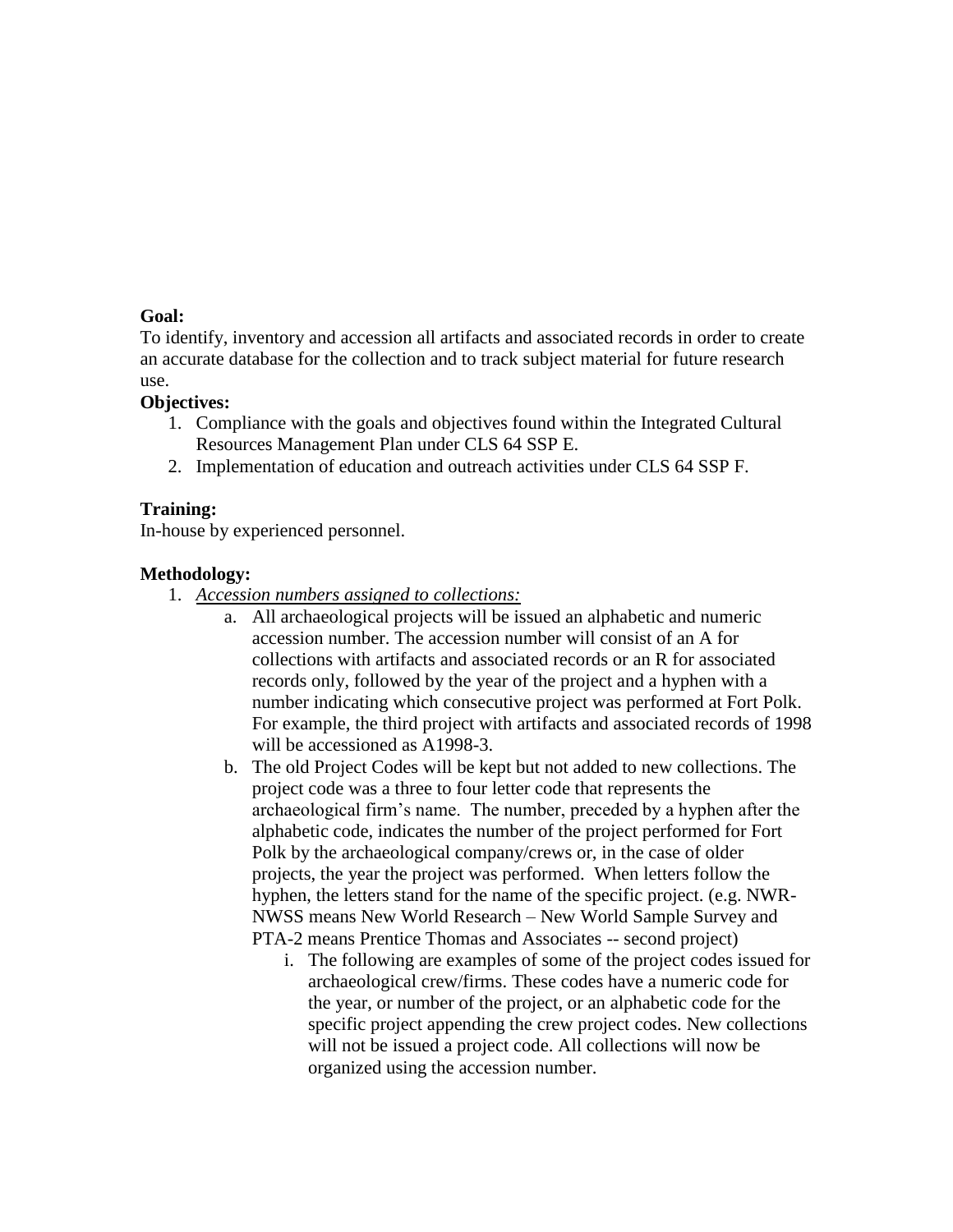| <b>Crew Project Code</b> | Archaeological Company/Agency/Crew                         |
|--------------------------|------------------------------------------------------------|
| <b>CWA</b>               | <b>Commonwealth and Associates</b>                         |
| <b>ESA</b>               | <b>Earth Search and Associates</b>                         |
| <b>FHA</b>               | Family Housing Area                                        |
| <b>GSR</b>               | <b>Gulf South Research</b>                                 |
| <b>NFS</b>               | <b>National Forest Survey</b>                              |
| <b>NPS</b>               | <b>National Park Service</b>                               |
| <b>NSR</b>               | Northwestern State University                              |
| <b>NWR</b>               | New World Research                                         |
| PCI                      | Panamerican Consultants, Inc.                              |
| <b>PTA</b>               | <b>Prentice Thomas and Associates</b>                      |
| <b>RCG</b>               | R. Christopher Goodwin                                     |
| <b>SEAC</b>              | Southeastern Archaeological Center (National Park Service) |
| <b>SCIAA</b>             | South Carolina Institute of Archaeology and Anthropology   |
| <b>TRC</b>               | <b>TRC Garrow and Associates</b>                           |
| <b>UM</b>                | University of Memphis                                      |
| <b>USL</b>               | University of Southwestern Louisiana                       |
| <b>UTSA</b>              | University of Texas at San Antonio                         |
| <b>OTH</b>               | Other                                                      |
|                          |                                                            |

*Table 1 – Archaeological Project Codes*

c. Fort Polk Surface Collection. Fort Polk surface collection code shall be FP followed by SF (Surface Collection), followed by the material code, and followed by the catalog number. An example Surface Find code would be FP-SF-1-25.

| Material<br>Code | Material     |
|------------------|--------------|
|                  | Glass        |
| 2                | Metal        |
| 3                | Ceramic      |
|                  | Lithic       |
|                  | <b>Brick</b> |

d. All maps, notes, graphs, forms, photography, electronic files and written documents created for and during the archaeological project are included as associated records. The curation specialist should be familiar with the project contract and project results to ensure that all records have been submitted with the deliverables. All associated records will be accessioned using the same accession number assigned to the artifacts (and site number when applicable).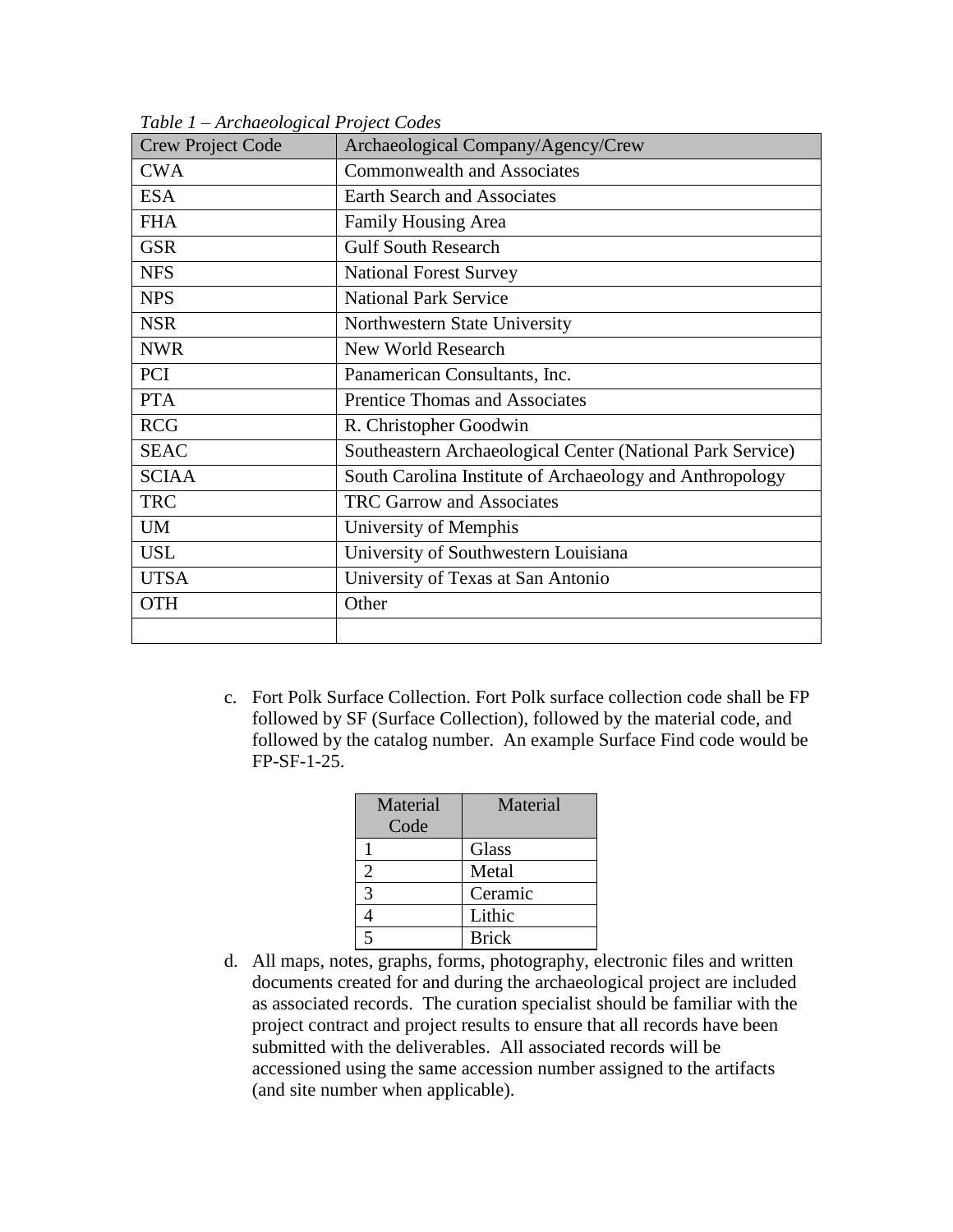- 2. *Inventory process:*
	- a. All artifacts and associated records must be identified and inventoried in the collection. All artifacts and associated records are identified and inventoried when received and will periodically be re-inventoried and monitored for preservation conditions.
	- b. The working catalogue is utilized to verify that artifacts correspond with the permanent catalogue record. Correct and specific identification of artifacts are indicated on the working catalogue record. An asterisk next to the artifact identifies the artifact can be found in the Class I artifact box. A check mark indicates the artifact can be found in the Class II artifact box. Working catalogue records are kept in binders in the curation facility.
	- c. The Fort Polk curation specialist will complete an accession form on each project and deliverables inventoried. The accession form will be filed with the associated records for those deliverables. A copy of the accession form will be filed off site in a secure location in case of disaster.
	- d. Associated records inventory information is recorded on the accession form. An associated records inventory will be in the new accession database.
- 3. *Databases:*
	- a. Electronic databases were incorporated to manage the Fort Polk Archaeological Collection and archaeological sites in 1998. Beginning in 2014, new databases will be utilized. The new Accession database will tie the new accession number, old project code, report name, collection locator information and site numbers with the type of associated records present in the collection together in one database. The new artifact database will contain the accession number, site and catalogue number and expanded artifact attributes. The intent is to include all artifacts, associated records and archaeological sites in these databases. The new databases will be searchable using accession number, site number, report title, box number and by artifact type across collections.
	- b. The new Accession and Artifacts databases will be stored on the Colorado State University laptop computer with monthly DVD backup stored in the curation facility.
	- c. The old databases will be maintained until the collections are added to the new databases.
	- d. Microsoft Access and Excel have been and will be utilized to maintain electronic data on all archaeological sites, final reports, library material and artifacts.
	- e. The Library data is entered into an Excel file. It includes all library material on the Fort Polk library open resource shelves and includes the Library of Congress Call number, the title of material, author, publisher and subject as they apply.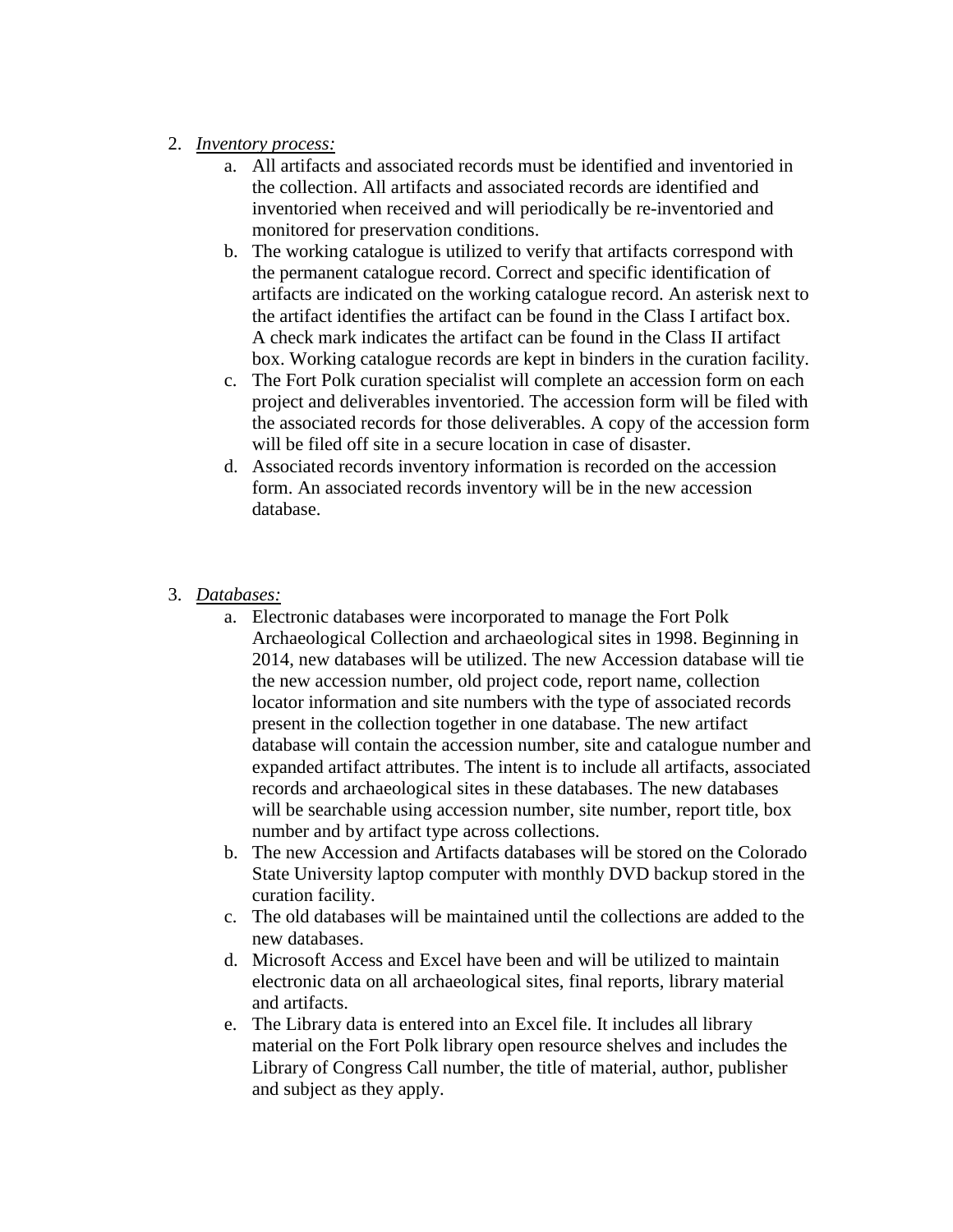## 4. *Deliverables:*

- a. All artifacts recovered from Fort Polk land shall be turned in to the Fort Polk Archaeological Curation Facility. This includes, but is not limited to, artifacts recovered through surface collections and/or ground disturbances as a result of any Fort Polk projects or activities. The Fort Polk curation specialist shall inventory, accession and curate artifacts received.
- b. Deliverables shall include, but not be limited to the following associated records: contractually specified number of final reports, a camera ready final report, PC compatible PDF file of final report, video/audio tapes, photography log, photographic material, and any electronic files created to complete the Fort Polk project. An original and copy of the following will be submitted as applies: new and updated completed state site forms, permanent artifact catalogue records, field logs, field bag list, field pit/unit level sheets, transect shovel test forms, site maps, soil profiles, project maps, artifact analysis sheets, box inventory sheets, laboratory dating reports, oral interview notes, conservation reports. Associated records shall be on archival acid and lignin-free paper.
- c. Photographic material shall be in TIFF format on archival CD or DVD. Each photograph will have a file name that matches the photography log. The CD or DVD will be labeled with the project title, year, photo software used and site number (if applicable). Thumbnail prints of each photo with file name will be printed on photographic paper and delivered in clear archival quality film sleeves, of appropriate size, and labeled with; the date and site reference numbers.
- d. All artifacts and associated records received by the Fort Polk Curation Facility shall be inspected and verified to have no contamination by the Fort Polk curation specialist prior to incorporating them into the existing collection.
- e. The curation specialist shall correct any minor curation deficiencies on deliverables received. However, if deliverables received are not in compliance with the Fort Polk standards and must be re-prepared to meet standards, Fort Polk may return the deliverables to the archaeological firm to have the firm correct major deficiencies prior to final contractual payment.
- f. The curation specialist will report the status of deliverables to the National Park Service, or contract administrator, specifically to coordinate corrections to deliverables, recover missing data/material or finalize contract obligations from deliverables.
- 5. *Collection preparation and storage:* All Fort Polk artifacts will be or have been prepared using the following techniques to ensure long-term preservation.
	- a. Fort Polk stores artifacts in two categories, Class I and Class II.
		- i. Class I artifacts are artifacts that are diagnostic and merit reexamination by future researchers.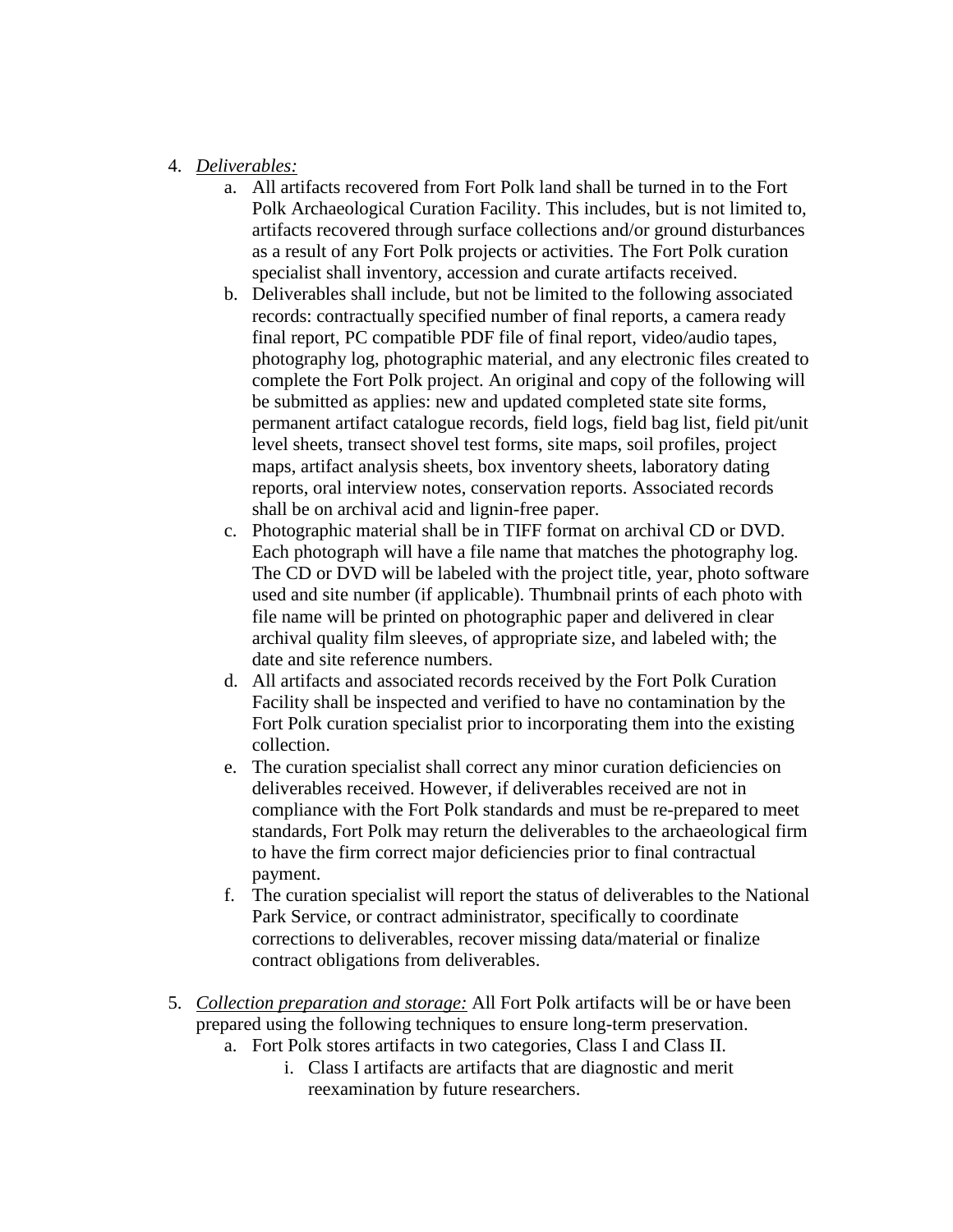- ii. Class II artifacts are artifacts that are common and numerous or unidentifiable and may not merit reexamination by future researchers.
- b. Fort Polk stores artifacts in polyethylene clear re-sealable archival bags of a 4 mils weight in the appropriate size and labeled as Class I or Class II.
- c. Class I and Class II artifacts are bagged differently in the following manner:
	- i. Each Class I artifact is bagged separately. The artifact bag is labeled with the site and catalogue number and the identification of artifact.
	- ii. All Class I artifacts in the same category shall be grouped into one category bag. Thus all artifacts from the same category will be in individual artifact bags and the artifact bags will be put into a category bag if more than one artifact for a specific category exists. (e.g. 5 different types of projectile points = 5 artifact bags. Those 5 artifact bags will be put into one category bag.) The category bag will be labeled with the site and catalogue number, class I, and artifact count with category.
	- iii. Class II artifacts from the same artifact category are put in one category bag. The category bag is labeled with the site and catalogue number, class II, artifact identification and count.
- d. Class I and Class II artifacts are bagged the same in the following manner:
	- i. All Class I and Class II bagged artifacts with the same catalogue number are grouped and bagged in the same Class I or Class II catalogue bag. The catalogue bag is labeled with the site and catalogue number, field bag number, Class I or II, specific provenience information, date of recovery, the number of artifacts and the category of artifacts for that number within the Class I or II catalogue bag. The catalogue bag should indicate the number of bags for the specific catalogue bag. (e.g. Bag 1 of 1; Bag 1 of 2) Catalogue bags can be batched to keep sequence and avoid loss.
	- ii. Each catalogue bag will have at least one bag label on acid and lignin free paper. Metal category bags require their own bag label. The bag label will include the same information that is recorded on the catalogue bag, including the count and list of artifacts in the catalogue bag. Bag labels are to be written in pencil or permanent ink. Bag labels must be inserted into a small, but appropriate in size, clear archival re-sealable bag.
	- iii. When catalogue bags are small they may be placed in larger bags with other catalogue bags to keep their sequence and avoid loss. The catalogue bags should remain in numerical order. Batch bags will be labeled with the site number, class, and sequence of catalogue numbers within the batch bag.
	- iv. The site bag contains all catalogue bags or batched catalogue bags in Class I or II for that specific site. The site bag will be labeled with the site number, Class I or II, and bag of bags across the top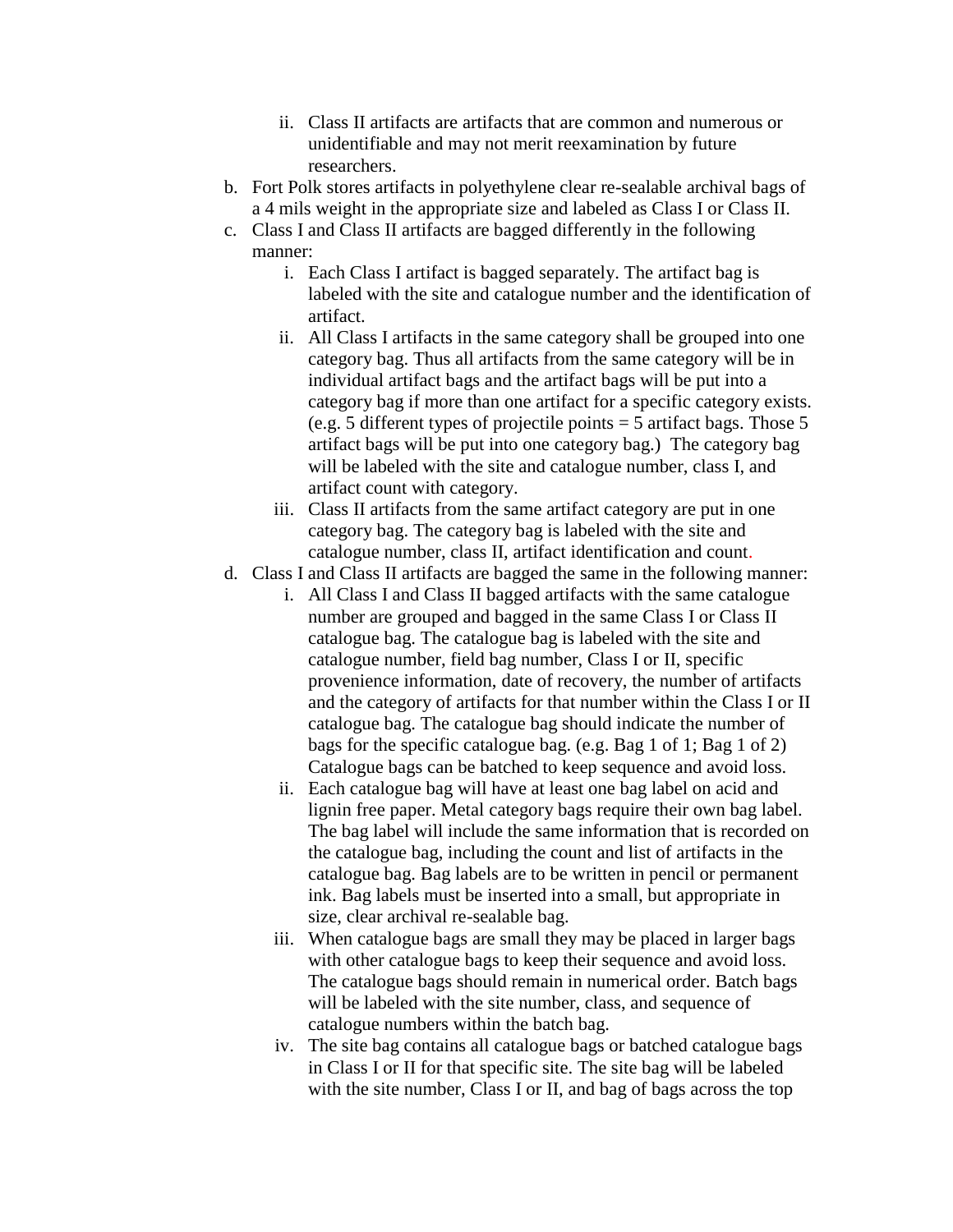of bag just below the re-sealable zone. All site bags should be the same size regardless of content to avoid loss or oversight.

- e. Fort Polk packages artifacts to prevent breakage and preserve condition as follows:
	- i. All glass artifacts are doubled bagged regardless of their class I or class II status. The double bagging is at the artifact bag level.
	- ii. Each metal item must be packaged with silica gel and put into a micro-environment. This packaging and micro-environment is done by the Fort Polk curator. Therefore, metals should be bagged in a large enough bag to allow the addition of silica gel in the artifact bag regardless of the class I or class II status. Bag labels with full provenience information are required in metal artifact bags.
	- iii. Prehistoric ceramic or aboriginal ceramic will always be placed in class I regardless of its fragment size or condition. Prehistoric/aboriginal ceramic is fragile and decidedly important to the Fort Polk Archaeological Collection. There should be no difficulty removing or inserting ceramic into the artifact bag. Each ceramic fragment or sherd will have its own individual artifact bag and all pottery from the same catalogue number will be bagged in the same category bag.
	- iv. Organic material: Carbon/charcoal will be sealed in aluminum foil and labeled as charcoal. Count will be given in total grams. The foil package will also be labeled with the accession number. This foil package will be put inside of an appropriate size polyethylene re-sealable bag that is labeled with the accession number, field bag number, class I, general provenience, date of recovery, charcoal and total grams enclosed. Faunal and floral material shall be packaged and labeled the same as appropriate and total grams indicated for count.
- f. All materials to be curated in the Fort Polk Archaeological Collection are to be washed or otherwise cleaned, unless cleaning could potentially damage the artifact, remove important residues, or adversely affect subsequent analyses of an item or sample. Careful consideration should be taken when undertaking any cleaning or conservation treatment as to the potential long-term effects of the treatment on the scientific value of an object as follows:
	- i. Perishable or fragile items, such as wood, leather, textiles, bone, and some metals that need to be stabilized to ensure their integrity and longevity may require treatment by a professional conservator. The Fort Polk Archaeological Curation Facility does not provide conservation services but can provide a list of conservators to assist with specific conservation issues.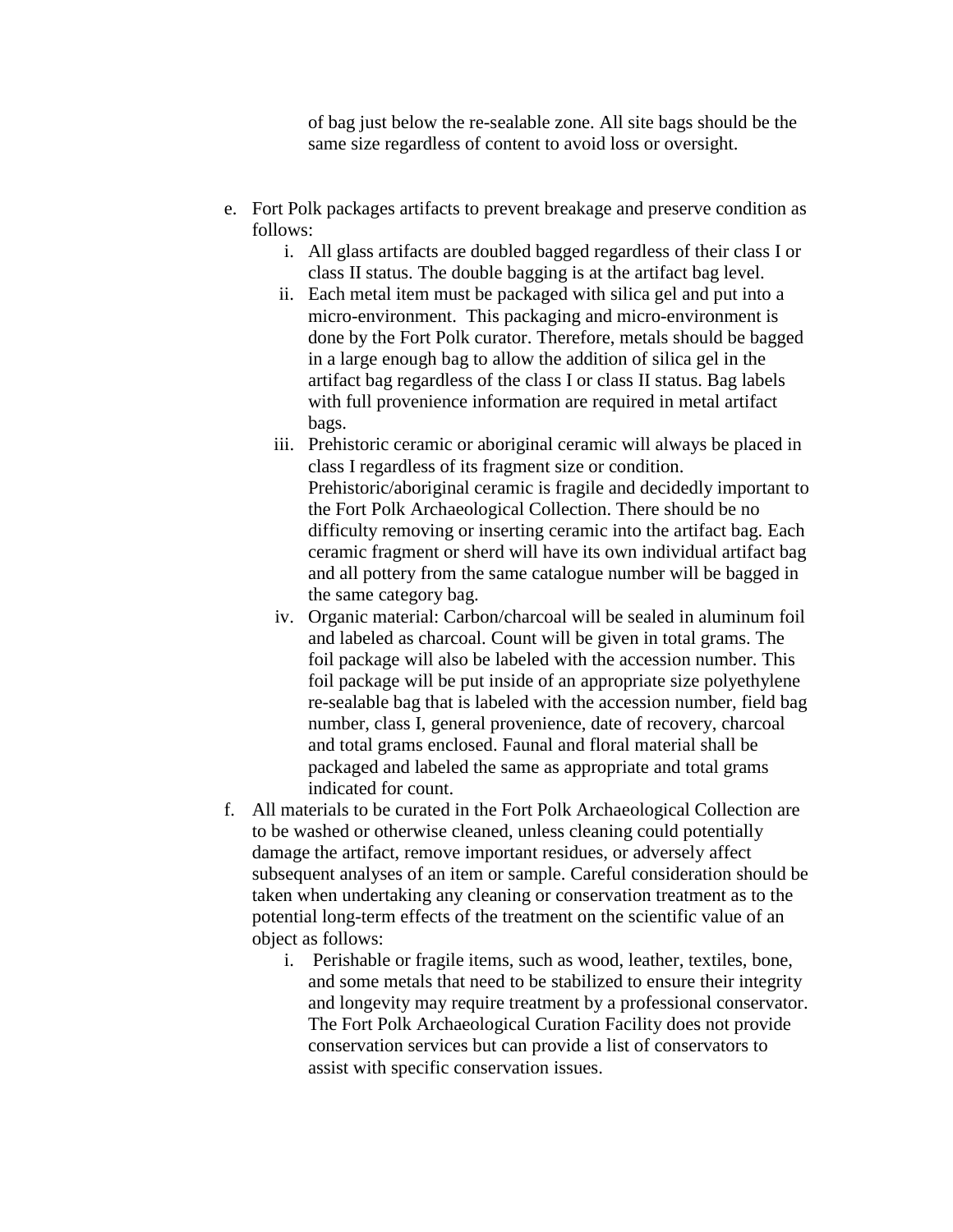- ii. Shell and bone should be dry brushed rather than washed or wet brushed. Do not use cleaners or consolidates (a resin in liquid solution applied to a soft, friable material or object to strengthen it) on these or other perishable materials, because they are known to cause long-term detrimental effects. Rely on the recommendations provided by a professional conservator as to how to retrieve these items from their archaeological context as well as to prepare them for long-term curation.
- iii. Any artifacts that receive conservation treatments must be accompanied by a conservation treatment report. The specific treatment used must be recorded in the final report and an outline of conservation treatment should be attached to the catalogue and included with the box inventory sheet. Conservation statements must indicate the site number, catalogue number, provenience data, description of the artifact before treatment, type of material, the purpose of treatment and specific material and/or chemical used during the conservation process and recommendations for future handling.
- iv. Human remains will be treated with respect and particular care in compliance with the Native American Grave Protection and Repatriation Act (NAGPRA) and the Louisiana Unmarked Human Burial Sites Preservation Act (R.S. 8-671-681) and the Fort Polk NAGPRA Standard Operation Procedures. The curation specialist should be consulted for specific instructions.
- v. Charcoal material should not be washed. Take care not to handle with bare hands or breathe directly onto material. Charcoal should be placed onto a foil surface and any dirt/soil/residue should be gently removed. After soil has been removed, charcoal should be weighed and package in aluminum foil.
- vi. Artifacts, such as ceramic, that are articulated (glued together) should be articulated with a PH balanced reversal adhesive appropriate to the artifact. Do not use Duco Cement<sup>tm</sup>, white glue, or epoxies to mend or reconstruct artifacts or bone.
- g. All Class I artifacts are to be labeled unless the items are too small. Ten percent (10%) of each artifact category in Class II artifacts are labeled unless the items are too small. When items are too small, a bag label will be included with those specific artifacts if no artifacts can be labeled, such as chipped stone fragments. Labeling should be as follows:
	- i. Labels should include site number and catalogue number.
	- ii. Artifact labels must be reversible. Labels should not be placed over the edges or on diagnostic areas of the artifact.
	- iii. A clear coat of Acryloid B-72 $<sup>tm</sup>$  should be applied sparingly</sup> directly onto a limited area of the artifact. Barrier coat must be allowed to dry completely before applying site/catalogue number. A top coat of Acryloid  $B-67<sup>tm</sup>$  should be applied over the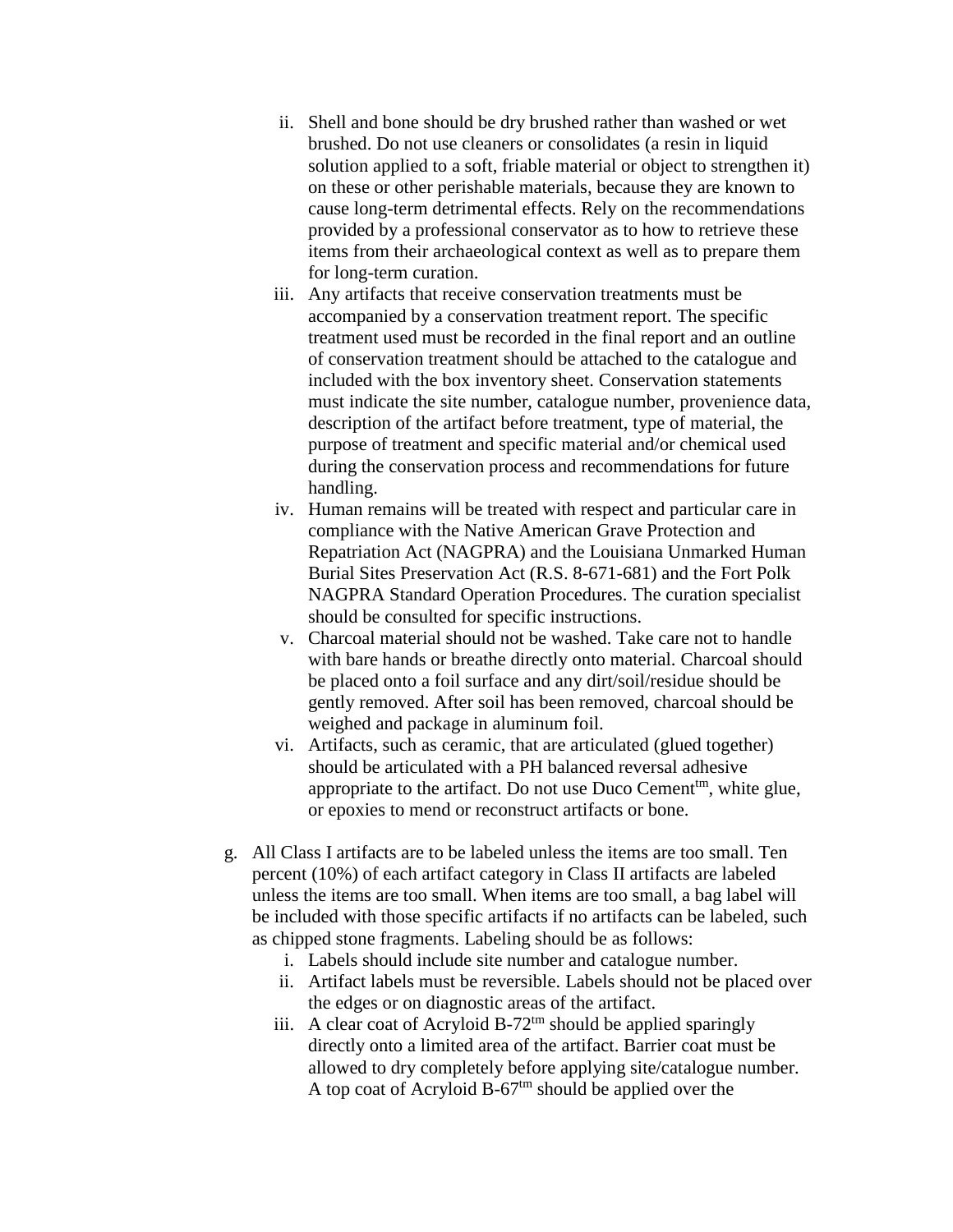site/catalogue number. However, the artifact's material make-up should be taken into consideration when applying barrier coats. Some artifacts, such as very porous bone, may not be possible to label.

- iv. Black permanent pigment-based ink should be used to apply the label. A quill pen or micron pen with pigment-based ink is preferred. Caution, felt pens may not contain pigment-based ink, such as India ink. White pigment-based ink may be used if not applying a white-opaque barrier coat of Acryloid B-72 to dark colored artifacts. Always allow ink to dry completely before applying the top coat.
- h. All artifacts and other remains recovered from a single provenience are assigned the same catalogue number. That is, artifacts within each level, feature, or any context excavated separately will have the same catalogue number. Point plotted artifacts may be assigned an individual catalogue number. Artifacts and other remains within each provenience must be grouped, counted or weighed and listed on the catalogue form.
- i. Permanent catalogue records are stand alone documents and the following guidelines apply:
	- i. Each site requires its own catalogue record separate and apart from any other site.
	- ii. Each page of the catalogue record should have the same heading as indicated in the sample at Appendix B.
	- iii. Each heading page will indicate the site number.
	- iv. Catalogue numbers are separate from site numbers and should not be grouped on catalogue sheet – only the catalogue record's page header will indicates the site number.
	- v. Grid lines should separate each catalogue entry row and column with additional space available for curation notations.
	- vi. The box number is issued by Fort Polk and should be left blank for the Fort Polk curation specialist to complete.
	- vii. Any deviation from the standard permanent catalogue record should be approved by the Fort Polk curation specialist prior to delivery.
	- viii. The Fort Polk Archaeological Curation Facility uses the following categories and codes as a minimum identification for artifacts: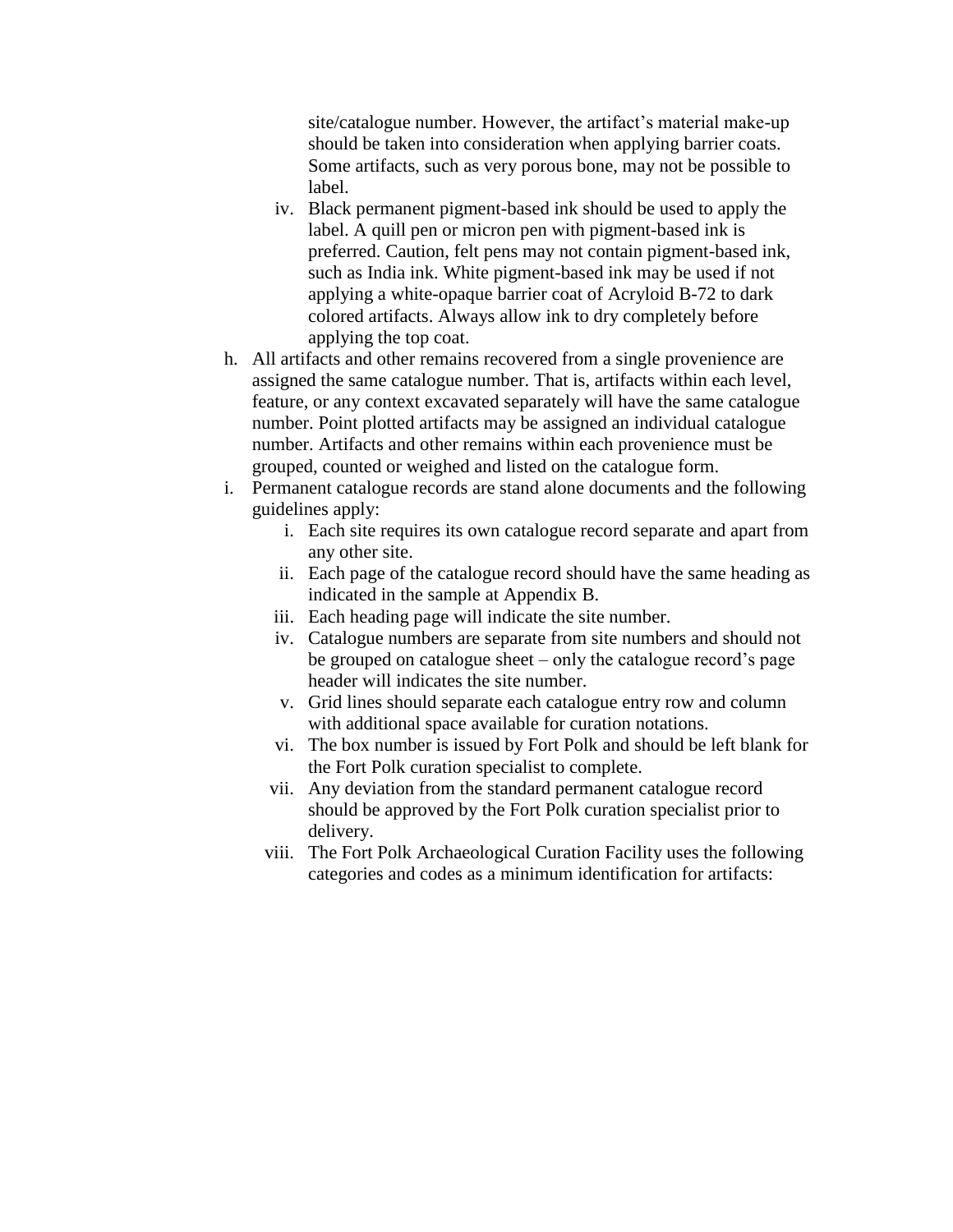| <b>DATA CODES</b> | <b>ARTIFACT CATEGORY</b>     | <b>DESCRIPTION</b>                       |
|-------------------|------------------------------|------------------------------------------|
| ac                | ceramic or prehistoric       | A sherd is defined as one inch or        |
|                   | ceramic, sherd or fragment,  | larger. A fragment is smaller than one   |
|                   | body/rim/base,               | inch. Specify body/rim/base, plain or    |
|                   | plain/decorated, identified  | decorated, and if decorated, the design  |
|                   | decoration.                  | identified.                              |
| ac, pi            | ceramic, pipe                | Specify any decoration and part of       |
|                   |                              | pipe recovered.                          |
| an                | Antler or horn               | Specify any decoration or other          |
|                   |                              | characteristics                          |
| ao                | Other animal remains         | Coprolite, turtle shell, etc.            |
| ba                | Basket or mat                | Specify fragmentation and weave          |
| br                | <b>Brick</b>                 | Specify whole or fragment and color.     |
| bu                | Bone unknown                 | Specify fragmentation and non-human      |
| bt                | <b>Button</b>                | Specify fragmentation or whole and       |
|                   |                              | make-up; plastic, glass, wood, metal,    |
|                   |                              | etc.                                     |
| cc                | <b>Construction material</b> | Specify fragmentation and type; tile,    |
|                   |                              | conduit, etc.                            |
| $cs,$ fk          | Chipped Stone, Flake         | Flake contains the bulb of percussion.   |
| $cs,$ ch          | Chipped Stone, Chunk         | Chunk no longer has a bulb of            |
|                   |                              | percussion. Chunk is debris              |
|                   |                              | remaining from chipping stone            |
|                   |                              | material.                                |
| cs, co            | Chipped Stone, Core          | Core is the result of initial chipped    |
|                   |                              | stone manufacturing. There are           |
|                   |                              | various types of cores: initial (same as |
|                   |                              | test pebble), discoidial, bipolar,       |
|                   |                              | bifacial, etc.                           |
| cs,tl             | Chipped Stone, tool          | Tools includes but is not limited to:    |
|                   |                              | knife, scraper, biface, awl, ax, adze,   |
|                   |                              | burin, piece esquillee, utilized flakes, |
|                   |                              | etc.                                     |
| $cs,$ PP          | Chipped Stone, Projectile    | This category is for whole identifiable  |
|                   | Point                        | dart and arrow points and identifiable   |
|                   |                              | knife blades. Specific point type may    |
|                   |                              | not be known.                            |
| cs, PPf           | Chipped Stone, Projectile    | This category is for bifacially thinned  |
|                   | Point fragment               | fragments that are identified as part of |
|                   |                              | a dart or arrow point.                   |
| ca or ca,f        | Charcoal or Carbon,          | ca is used to identify charcoal that is  |
|                   | including lignite.           | enough for carbon dating. ca,f is used   |
|                   |                              | to identify small fragments of charcoal  |
|                   |                              | remains.                                 |
|                   |                              |                                          |

*Table 2 – Fort Polk Archaeological Artifact Codes and Categories*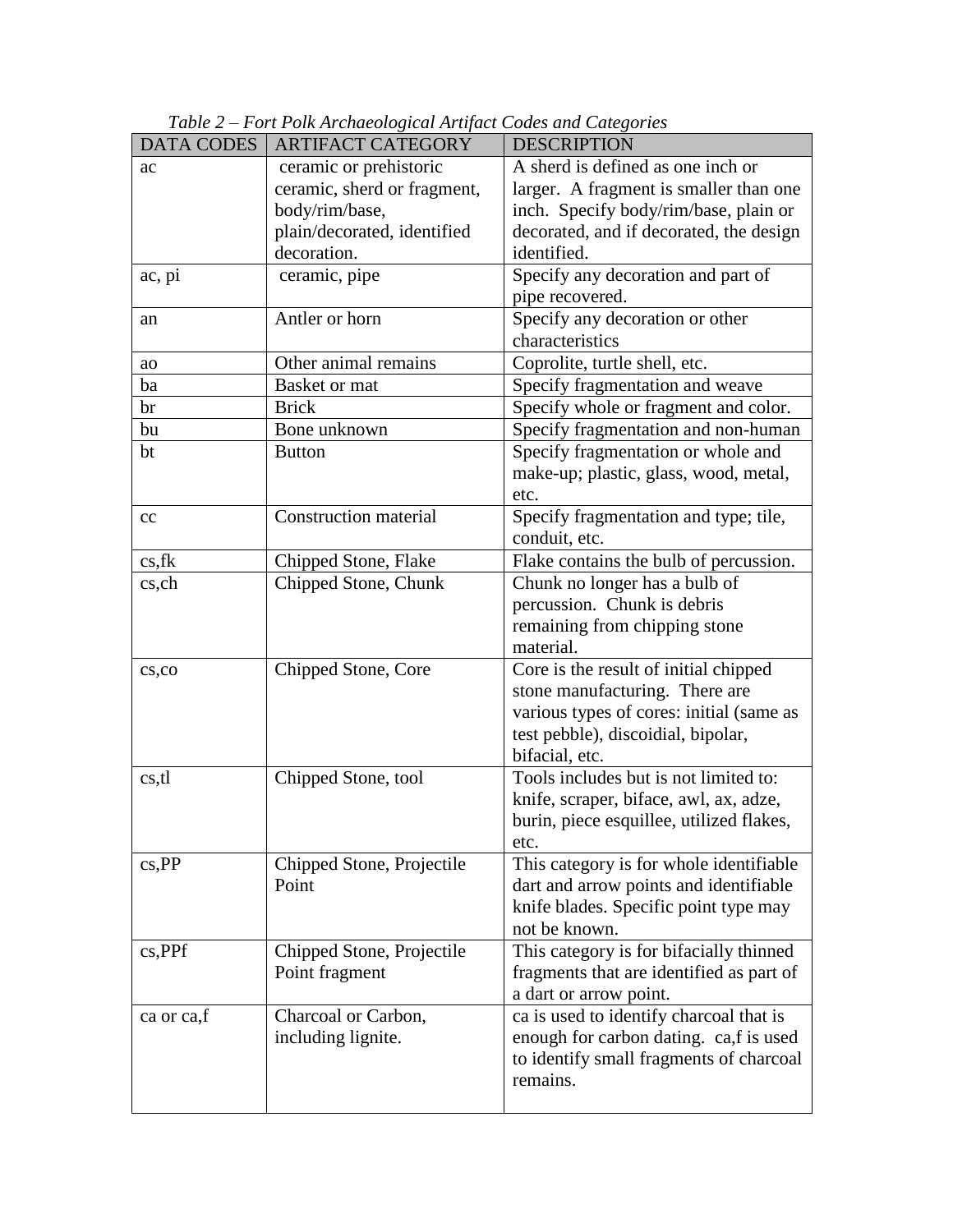| <b>DATA CODES</b> | <b>ARTIFACT CATEGORY</b>    | <b>DESCRIPTION</b>                      |
|-------------------|-----------------------------|-----------------------------------------|
| da                | daub                        | Mud/clay material used for prehistoric  |
|                   |                             | construction. Usually has evidence of   |
|                   |                             | matting imprinted.                      |
| eo                | concretion                  | Earthen objects are concretions that    |
|                   |                             | are natural occurrences. Concretions    |
|                   |                             | give climatic information about an      |
|                   |                             | area.                                   |
| fc                | Fire clay                   | Amorphous burned clay.                  |
| fcr               | <b>Fire Cracked Rock</b>    | Amorphous thermally altered rock that   |
|                   |                             | has popped during heating.              |
| Fl,ca             | Flora, charcoal or charcoal | This refers to charred floral remains.  |
|                   | sample                      |                                         |
| Fl,sh             | Flora, nutshell             | Nutshell fragments found in situ        |
|                   |                             | thought to be contemporaneous to past   |
|                   |                             | human occupation.                       |
| $FI$ ,pl          | Flora, plant or plant fiber | Plant hairs or fibers found in situ     |
|                   | remains                     | thought to be contemporaneous to past   |
|                   |                             | human occupation.                       |
|                   |                             |                                         |
| fs                | Floatation/pollen sample    | Soil samples taken from the site with   |
|                   |                             | the intent to conduct floatation in     |
|                   |                             | order to test for flora.                |
| fo                | Fossil                      |                                         |
| gl                | Glass                       | Glass or glass fragments should         |
|                   |                             | indicate whether fragment, bottle,      |
|                   |                             | dishware, etc. and color.               |
| gs                | <b>Ground Stone</b>         | Should indicate the unidentified        |
|                   |                             | ground stone.                           |
| gs,tl             | Ground Stone, Tool          | Should indicate the specific ground     |
|                   |                             | stone tool - hammerstone, metate, etc.  |
| hb                | Human Bone                  | Should indicate specifics               |
|                   |                             |                                         |
|                   |                             |                                         |
| hc                | Historic Ceramic            | Indicate sherd (1 inch or larger) or    |
|                   |                             | fragment (less than 1 inch), rim, foot, |
|                   |                             | etc., type of ceramic (e.g. pearlware,  |
|                   |                             |                                         |
| hc,pi             |                             | $etc.$ )                                |
|                   | Historic Ceramic, Pipe      | Specify                                 |
| hc,tu             | Historical Ceramic,         | Indicate fragment or sherd, type of     |
|                   | <b>Turpentine Pot</b>       | turpentine pottery (Hensley or Perzel)  |
| ho                | Human Other                 | e.g. hair                               |
| le                | Leather, hide, skin (non-   | Specify identified object (e.g. shoe    |
|                   | human)                      | sole)                                   |
| mds               | Microdebitage, Sample       | Specify weight of soil sample to        |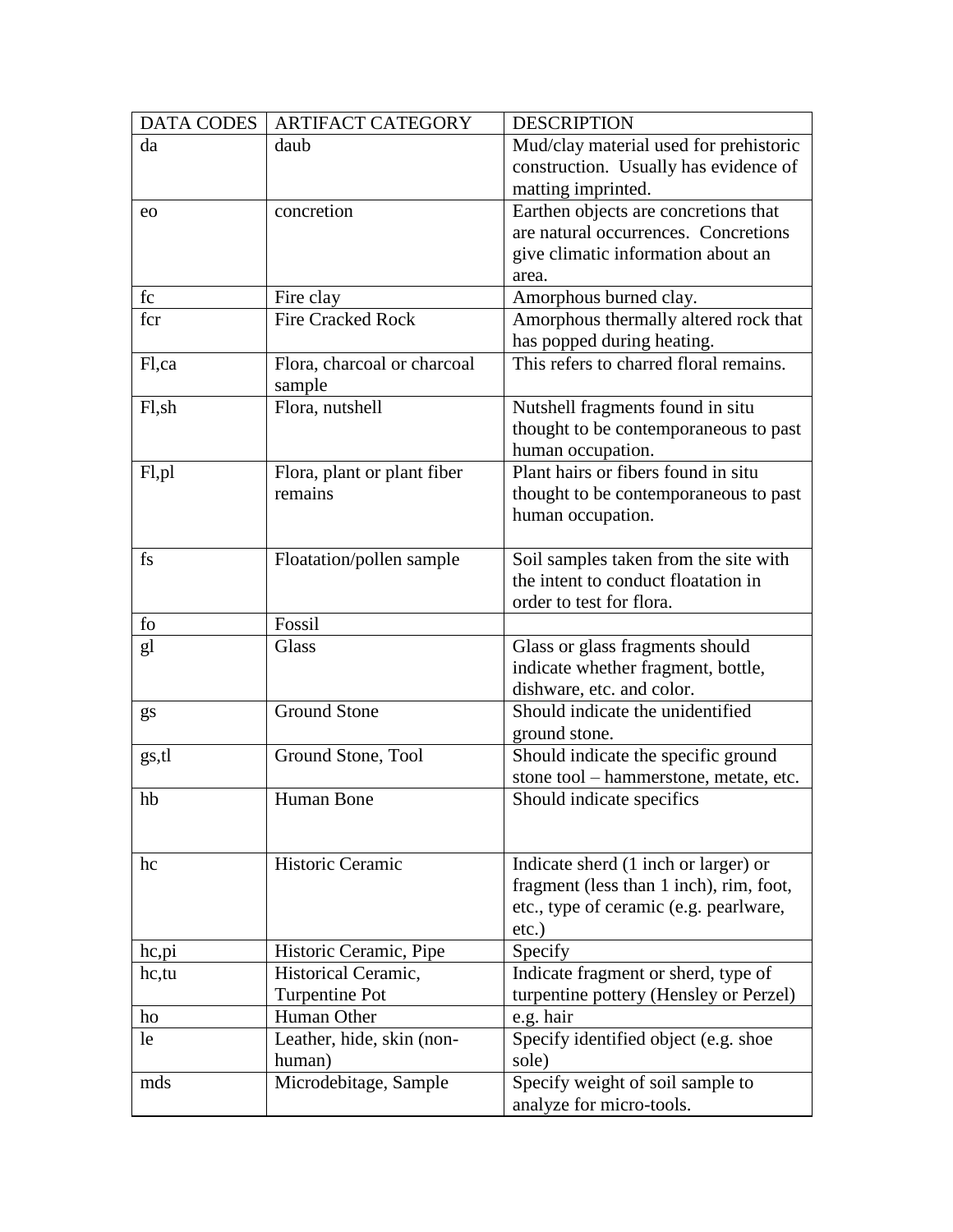| <b>DATA CODES</b> | <b>ARTIFACT CATEGORY</b>    | <b>DESCRIPTION</b>                      |
|-------------------|-----------------------------|-----------------------------------------|
| ma                | Matrix Sample               | Specify weight of soil sample for       |
|                   |                             | analysis.                               |
| mn                | Metal Nail                  | Specify size of nail and condition.     |
| mo                | <b>Metal Other</b>          | Specify identification of object and    |
|                   |                             | condition.                              |
| mw                | Metal Weapon                | Specify part or size of bullet. Include |
|                   |                             | condition.                              |
| mr                | mortar, cement, concrete,   | Specify                                 |
|                   | plaster                     |                                         |
| <b>ot</b>         | Other                       | Specify object that does not fit under  |
|                   |                             | any other code.                         |
| pa                | Paper                       | Specify type of paper and condition.    |
| pl                | Plastic                     | Specify object of plastic (e.g.         |
|                   |                             | container, etc.)                        |
| po                | <b>Poverty Point Object</b> | Baked clay balls. Specify type (e.g.    |
|                   |                             | amorphous, conical, cross-curved,       |
|                   |                             | $etc.$ )                                |
| ps                | Phytolith Sample            | Specify weight of sample                |
| ru                | Rubber                      | Specify object.                         |
| <b>SC</b>         | Stone, Construction         | Specify stone construction material.    |
| sh                | Shell or Coral              |                                         |
| sl                | Slag                        |                                         |
| st                | <b>Stone or Mineral</b>     | Specify unmodified or incidentally      |
|                   |                             | modified and type if known.             |
| te                | <b>Textile or Twines</b>    | Specify fabric type and/or weave.       |
|                   |                             | Include information of pattern designs. |
| ty                | Toy                         | Specify whole or part and material      |
|                   |                             | from which toy is made.                 |
| un                | Unknown                     |                                         |
| wb                | <b>Worked Bone</b>          | Specify object.                         |
| <b>WO</b>         | Wood, unmodified            | Specify                                 |
| <b>WW</b>         | Wood, worked                | Include plank boards                    |

- 6. *Accession and inventory procedures:* All new and existing archaeological collections will be accessioned and inventoried to ascertain proper compliance with this facility's protocols and federal and state curation standards by the curation specialist. Collections consist of artifacts and catalogues, maps, notes, graphs, forms, photography, electronic files, state site forms and written documents created for and during the archaeological project (associated records).
	- a. Each collection will have an accession form listing the accession number, name of the report title, site number(s), general artifact types, its associated records inventory, and the shelf locator information for artifacts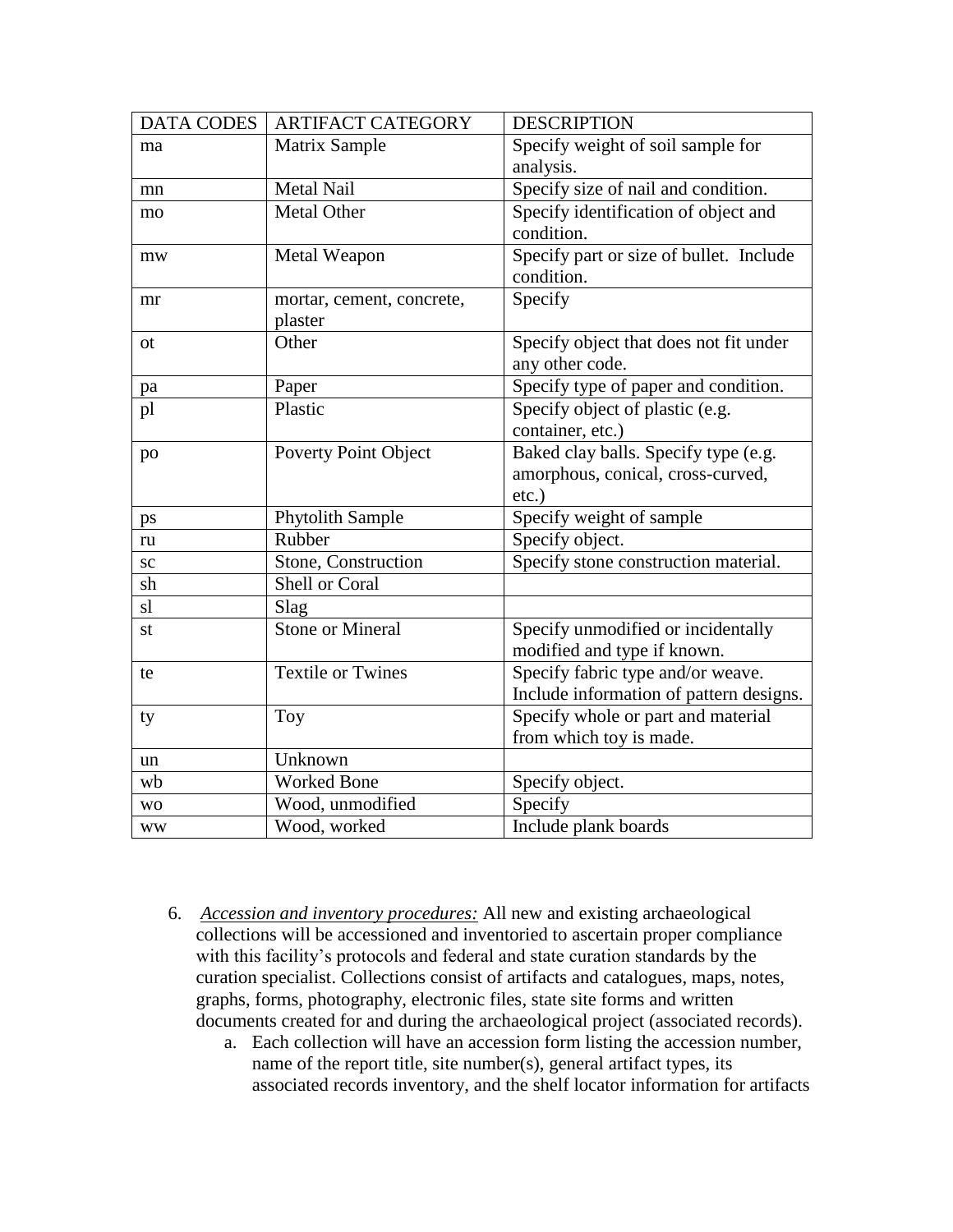and records. The information on the accession form will be entered into the master accession database.

- b. Associated records will be checked for completeness and filed in the following manner:
	- i. An original copy of the associated records for a specific collection shall be filed in individual site-specific folders indicating accession number, site number (if applicable) and type of record.
	- ii. Files should include, but not be limited to: accession form, completed site form, completed permanent catalogue record, field level forms, soil profiles, maps/sketches, artifact bag list, artifact analysis sheet and the final report. Isolated finds will be grouped into one file in numerical order according to the isolated find number. These files will be placed in archival document boxes labeled with the accession number, project name and number of record boxes for this collection (ex. Box 1 of 1 or Box 3 of 5).
	- iii. Record boxes will be placed in the document storage area of the curation facility in order of the accession number.
	- iv. One copy of the site form shall be filed separate, as a working file, in the site form file cabinet located in the curation facility.
	- v. One copy of the catalogue record shall be filed separate, as a working file, in the catalogue record binders located in the curation facility.
	- vi. A camera ready copy of the final report will be filed in the appropriate fire-proof filing cabinet within the curation facility.
	- vii. A copy of the photographic log shall be filed with the photographic material. Photographic material and one copy of photograph log sheets will be filed in a fire-proof file cabinet according to the accession number in the designated photographic material file drawer.
	- viii. One copy of the final report will be placed on the curation library's open shelf. One copy of the final report will be curated with the associated records. Up to 5 additional copies of each final report will be stored in the Curation Facility; any further copies will be culled.
	- ix. All electronic files will be filed in a fire-proof file cabinet according to the accession number and project name in the file drawer designated for electronic files.
	- x. No paperclips, bull clips, staples or rubber bands are to be used on any associated records.
	- xi. A working copy of the accession form will be stored in the accession binder in the curation specialist's office. The second copy of associated records (excluding photographs/slides) will be stored off site (TBD) in case of disaster.
- c. Artifacts will be inventoried using the following procedures: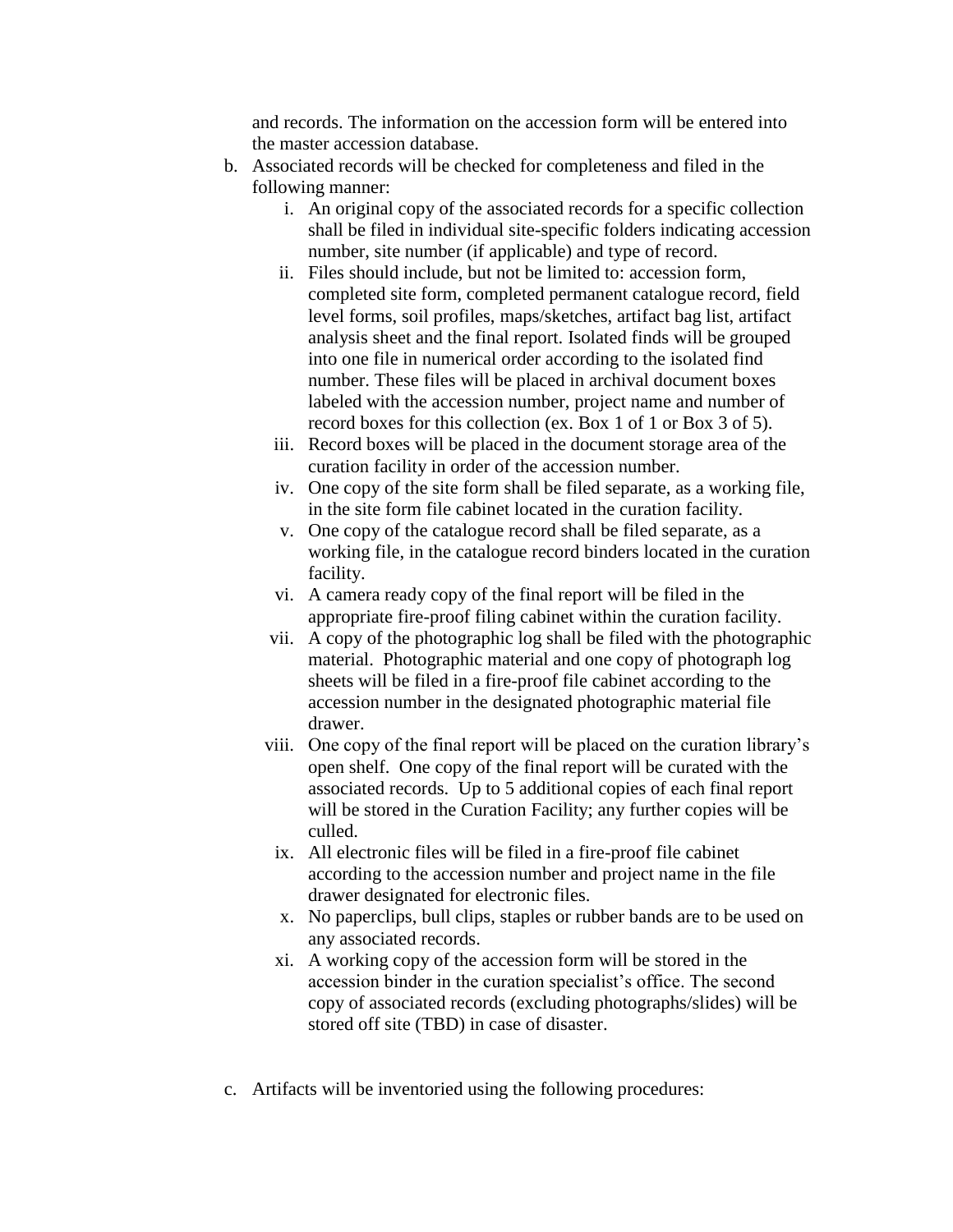- i. Each bag of artifacts will be inspected for proper bagging and labeling techniques. The accession number will be added to site and catalogue bags by the curation specialist.
- ii. Artifacts will be compared to the site catalogue to insure proper identification and inclusion on the catalogue. Minor changes may be made to the catalogue by the curation specialist if necessary.
- iii. Metal artifacts will be removed for micro-environmental storage.
- iv. The artifact box inventory sheet will be inspected for completeness and the accession number added.
- v. Artifact boxes will be labeled with the accession number, site number(s), catalogue numbers and the box number and placed in numeric sequence in the artifact storage section of the curation facility.
- vi. The accession number and box number(s) will be added to the catalogue by the curation specialist and the catalogues will be used to enter relevant information into the master artifact database.
- 7. *Curational control and security:* All federally owned archaeological curation collections require security measures and controls and the Fort Polk Archaeological Curation Facility will adhere to the following:
	- a. The curation room shall be locked and secured with limited access. Authorized personnel are limited in the curation room. Cultural Resources Management personnel shall accompany any person needing access in the curation room. All visitors will sign in and out on the Curation Facility Sign-In Sheet as will the Cultural Resources Management personnel accompanying them. For large groups, such as ECO training tours, CRM personnel will sign the group in and out and obtain list of trainees from ECO trainer.
	- b. No food or drink shall be allowed in the curation facility.
	- c. Persons entering the curation room will ensure that clothing, including shoes, are free from contaminates, such as mud or dirt
	- d. The curation room shall have climate controls. A separate and independent central air conditioning/heating system services the curation room with a humidistat to decrease humidity. Portable dehumidifiers are utilized to decrease humidity. The curation room has two dataloggers to record the status of climate. An average of 68-70 degrees Fahrenheit and 48-50 percent relative humidity is maintained in the curation room.
	- e. The archaeology lab/curation specialist's office will periodically contain items from the collection during processing. These artifacts and associated records are governed under the same policies and procedures as the collection housed in the curation room. Therefore, the archaeology lab/curation specialist's office shall be secure when artifacts and associated records are being processed and personnel are not occupying the lab area.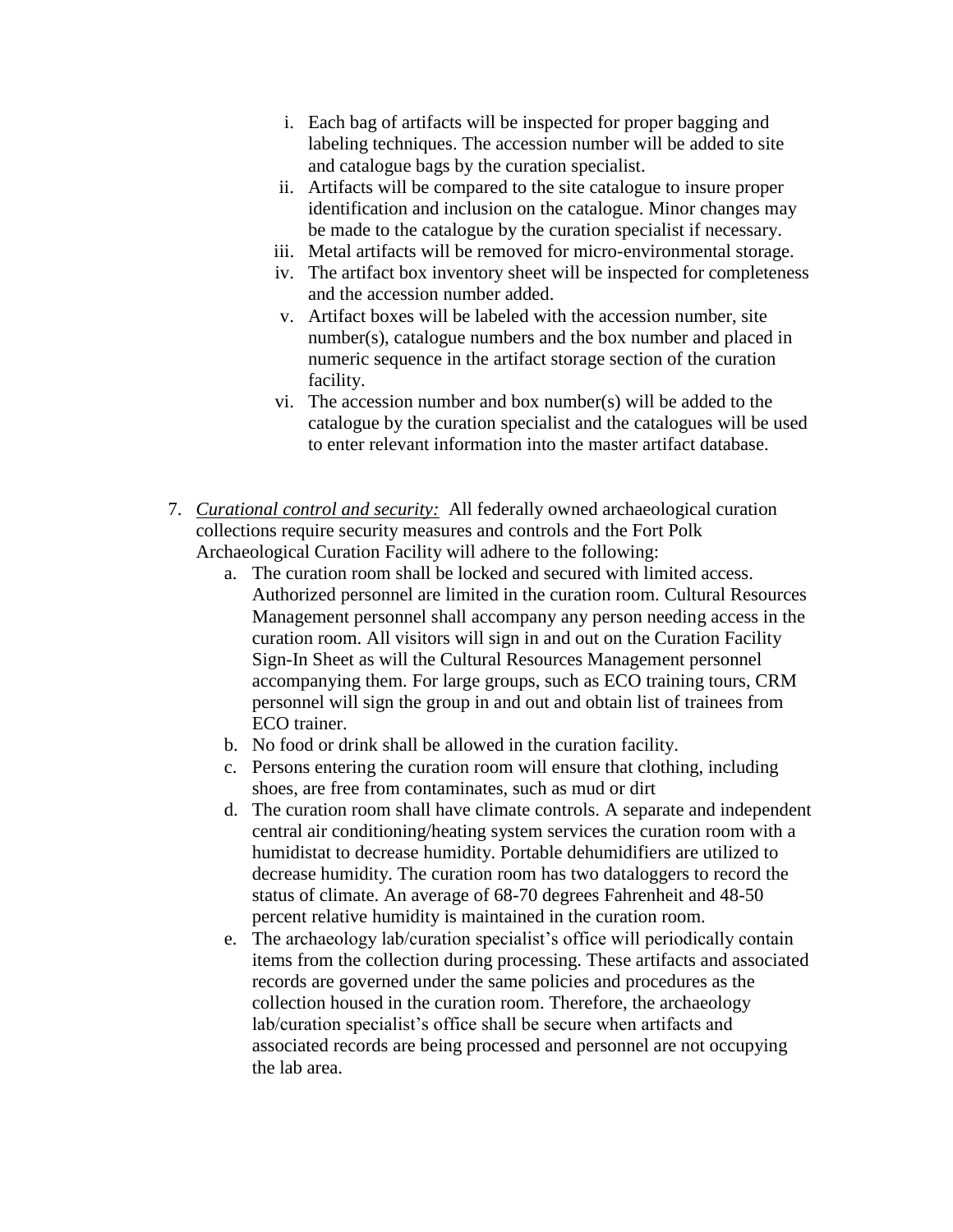- f. A dry pressure sprinkler system services the entire building. Should smoke or fire be detected, the system will be activated and extinguish potential flames and signal the Fort Polk Fire Department. Shelving has been spaced and limited in height to receive the maximum benefit of the sprinkler system. The building is constructed of metal beams and the curation walls are flame retardant green board.
- g. All databases backup files are in the curation room, the Geographic Information System (GIS) Lab and in the Network Enterprise Center (NEC) backup system. The Louisiana Division of Archaeology houses a copy of all site forms, catalogues and final reports in Baton Rouge, Louisiana.
- h. Periodically reports or documents are placed on loan. All loan material requires a loan agreement between the lender and lendee signed prior to removing material from the facility. The lender is a Fort Polk Cultural Resources Management Office's representative and the Fort Polk representative must verify that the curation facility has a loan copy available. All loan forms are filed in the curation specialist's office. Material is usually borrowed for a two week interval but may be extended.
- i. Donations may be accepted by the Cultural Resources Management Office and added into the archaeological curation room on a case by case basis. Any donations accepted are first considered for their contribution to the history and mission of the Cultural Resources Management goals and the validity of any provenience attached. Donation forms are available and will be completed by the curation specialist and filed in the curation office files.
- j. One-of-a-kind documents and deliverables for known eligible archaeological sites shall not be removed from the facility. Use of the collection is considered on a case by case basis. Exhibits and displays will consist of artifacts from isolated finds and/or surface collections unrelated to archaeological sites. Artifacts from sites that have been destroyed or have no further research potential may be used as a last resort; however, artifacts relating to any archaeological site that are used for exhibit must follow federal security measures with display designs.
- k. The Curation Facility will practice Integrated Pest Management (IPM). Monitoring traps will be placed in various and changing locations each month along perimeter walls and under shelving units. Traps will be numbered and dated and their locations will be marked on a map of the curation facility. A monitoring log will be maintained to record the number, location and identity of any trapped pests. Empty traps will be placed in a new location monthly. The monthly log and associated maps will be kept in the IPM folder in the curator's office.
	- i. Traps with pests will be replaced by new traps in same location. If pests are caught in same location 2 months in a row, possible ingress will be located and blocked using low or no VOC caulk or other mechanical means.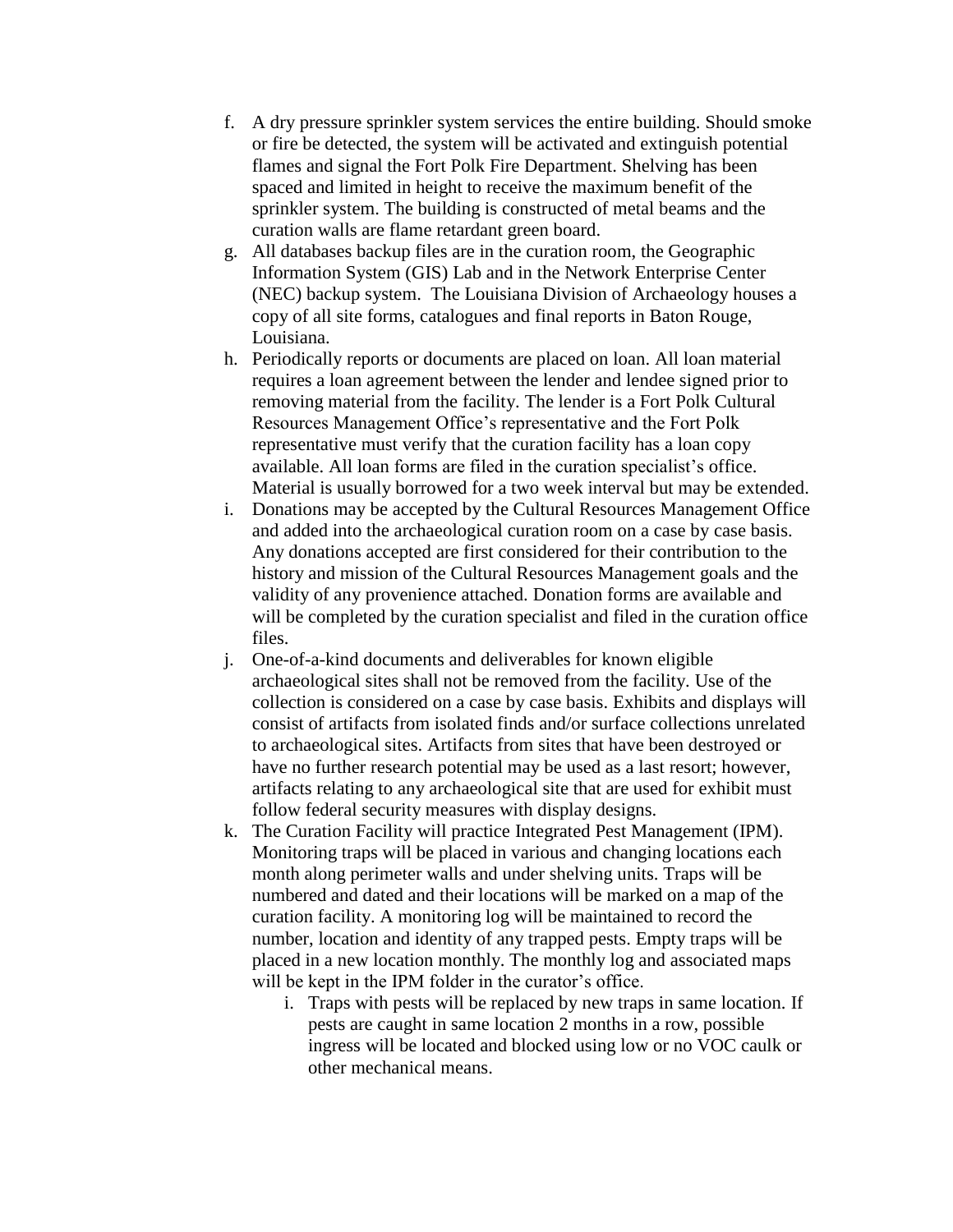- ii. Collections in area of occupied trap will be inspected for infestation and area will be cleaned.
- iii. If traps continue to catch pests, outside of building will be sprayed with pesticide and non-hazardous ways of eliminating pests inside the facility will be investigated by the curator.
- iv. Monitoring traps with pests will be placed in a clear, sealed bag and kept for future reference. Bags will be labeled with date and IPM log entry number. If a rodent is caught, it will be photographed and discarded.
- v. The Curation Facility will follow the National Park Service Museum Handbook for best practices guidance on implementing pest management.

# **Safety:**

Before executing the actions described in this procedure, personnel will review all appropriate Job Hazard Analyses (JHA) and safety related procedures. If any personnel are found to be conducting work in an unsafe manner, it is the right and responsibility of Conservation Branch employees and contractors to stop the work being performed until it can be carried out in a safe manner.

# **Data Management & Reporting:**

- *1. Electronic Data Management:* The master accession database file will be housed on the Colorado State CEMML laptop computer. This file will be updated accordingly by the curation specialist. The master accession database file will be backed up on the first working day of each month on archival DVD.
- *2. Reporting:* The curation specialist will give updates quarterly to the Cultural Resources Manager and prepare an annual report for submission to the Cultural Resources Manager, Ecologist, and Chief, Conservation Branch NLT 31 DEC.

## **Annual Spend Plan:**

An annual spend plan for procedures will be developed and submitted to the Plan Manager and Conservation Branch Chief **NLT 15 Feb** of every year. These spend plans will be incorporated into the Plan managers' spend plans which are due **NLT 01 March** of every year. NOTE: the spend plan may be included in the annual work plan (if applicable).

| Table 3. SOP Spend Plan           |            |
|-----------------------------------|------------|
| <b>SOP</b>                        |            |
| Personnel                         |            |
| <b>Total Man Hours</b>            | 2080       |
| <b>Temporary Summer Personnel</b> |            |
| <b>Temporary Summer Help Hrs</b>  | 480        |
| <b>Equipment Cost</b>             | \$500-3000 |
| Training                          | \$1000     |
| Publications                      |            |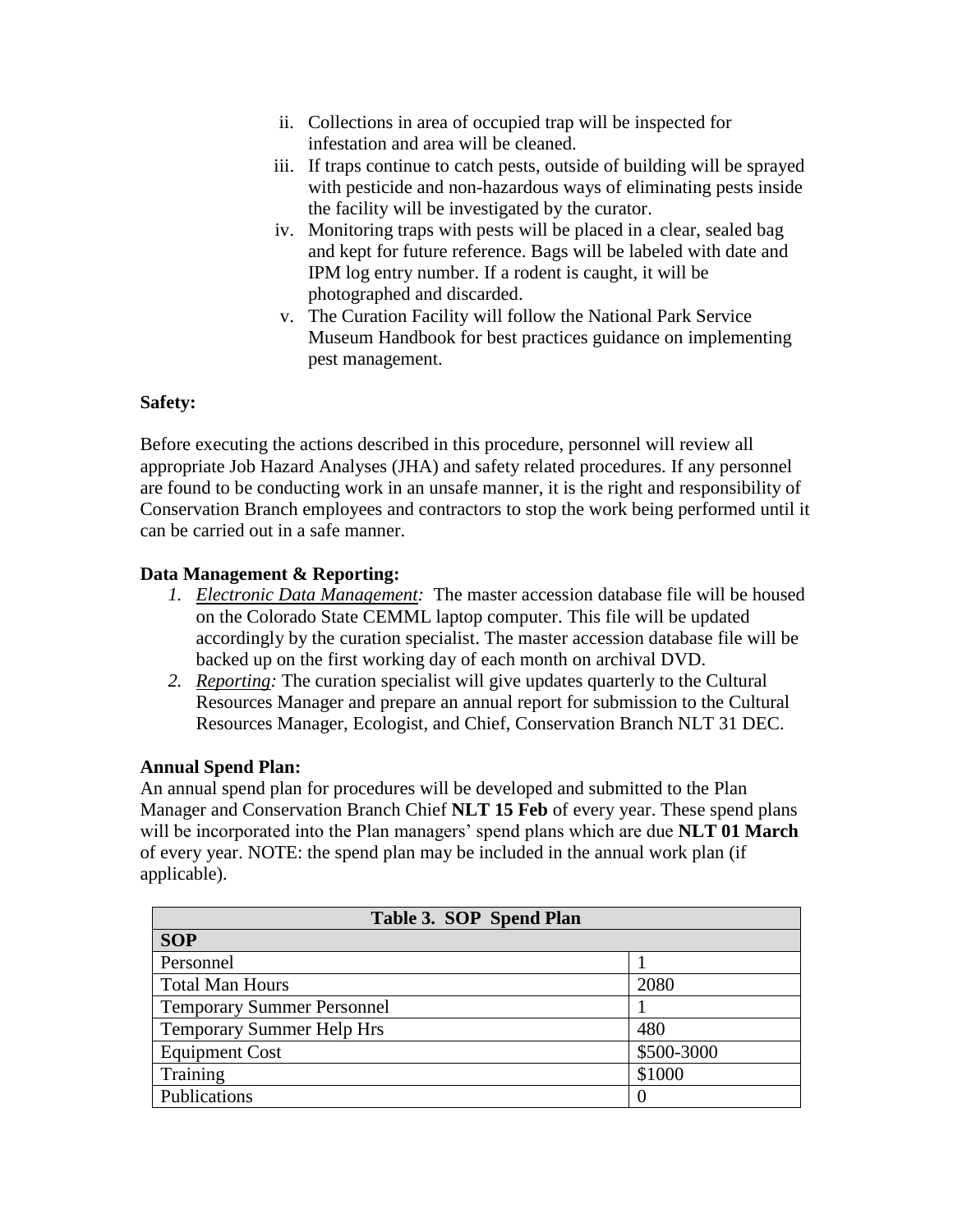| Contract/Cooperator Cost<br>.000 |
|----------------------------------|
|----------------------------------|

## **Calendar:**

An annual project calendar for project procedures will be developed in order to support Branch scheduling of manpower and resources. The tasks and anticipated start and deadline dates are listed below.

| <b>Table 4. SOP Calendar</b>                              |              |                                |                 |
|-----------------------------------------------------------|--------------|--------------------------------|-----------------|
| <b>Task</b>                                               | <b>Start</b> | <b>Duration-</b><br><b>HRS</b> | <b>Deadline</b> |
| Identification of Collection Accession Sequence as needed | 1/1          | 120                            | 12/31           |
| Locating Associated Records for Accession as needed       | 1/1          | 80                             | 12/31           |
| Accession per Cubic Foot of Artifacts                     | 1/1          | $6 - 8$                        | 12/31           |
| Accession per Cubic Foot of Associated Records            | 1/1          | $4 - 8$                        | 12/31           |
| Database Entry per Cubic Foot of Artifacts                | 1/1          | $4 - 8$                        | 12/31           |
| Identification of Supplies as needed                      | 1/1          | 10                             | 12/31           |
| <b>Curation Facility Management as needed</b>             | 1/1          | 48                             | 12/31           |
| Building Maintenance as needed                            | 1/1          | 20                             | 12/31           |
| Monthly Integrated Pest Management                        | 1/1          | 12                             | 12/31           |
| <b>Submit Annual Report</b>                               | 10/1         | 12                             | 10/31           |
| Quarterly CLS                                             |              | 12                             |                 |
| Spend Plan and Update SOP                                 | 02/1         | 16                             | 02/15           |

## **Document Control:**

This SOP will not be changed without the approval of the Program Manager and Branch Chief. If changes to the SOP are necessary, the changes will be facilitated through adherence to Conservation Branch SOP#106, entitled *Standard Operating Procedure for Submitting Updated and/or New SOPs and the Associated Reports and Data*.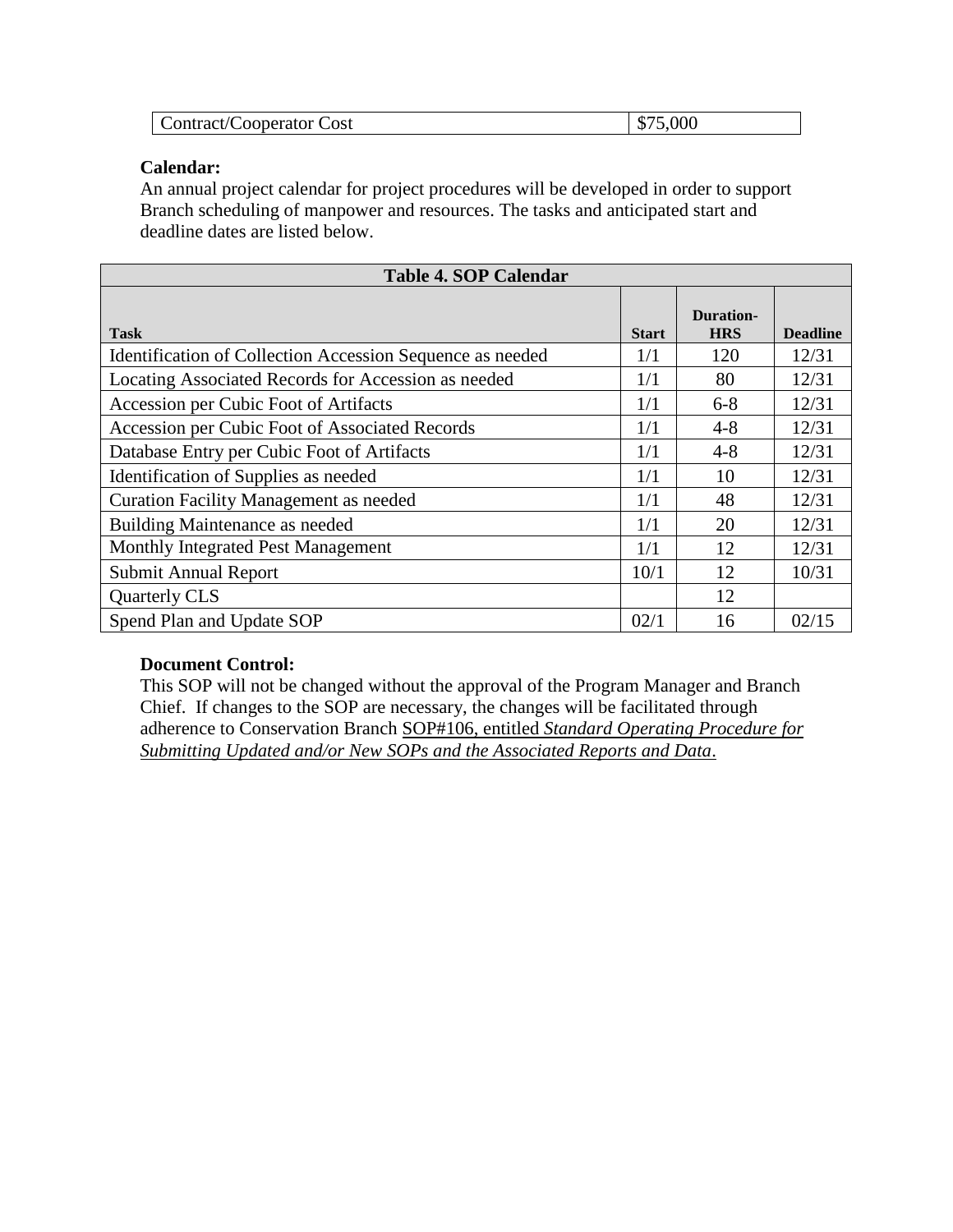#### 1. DEFINITIONS:

- **a.** Associated Records. Any documents, including but not limited to: electronic files, maps, field records, lab records, catalogues, photographs, sketches/drawings, that were used, recovered and/or created from the archaeological project. Any documentation recovered and/or created that gives written and/or visual information on the archaeological site and the artifacts recovered.
- **b.** Archaeological Curation. The act of storing and preserving information in a manner that prevents alteration and/or deterioration to the material stored. Most information is stored for future research, by reputable researchers, to make interpretations and comparison on past human life ways.
- **c.** Archaeology Site. Also referred to as a Site and sometimes referred to as Historical Properties. An area that contains evidence of past human occupation from at least 50 years or more, or is associated with the Cold War Era, or has cultural significance and has at least 5 artifacts found from the specific location.
- **d.** Artifacts. Physical items and/or materials left behind by past human occupations. Carbon/charcoal, matrix/soil samples, fauna and flora materials are included.
- **e.** Catalogue. An inventoried list of artifacts recovered from a specific site. Each artifact from a site provenience location is issued a catalogue number and all artifacts recovered from same provenience will have the same catalogue number. See appendix A.
- **f.** Collection. The material remains that are excavated or removed during a survey, excavation or other study of a prehistoric or historic resource, and associated records that are prepared or assembled in connection with the survey, excavation or other study.
- **g.** Deliverables. Artifacts, soil samples, reports, field and lab records, electronic files, lab reports, conservation reports, maps and plats created as a result of the investigation, analysis and survey of an archaeological project. The artifacts and associated records that are turned in to the curation facility in fulfillment of a contractual agreement or completion of archaeological work.
- **h.** Eligible Site. An archaeological site that have been tested and determined eligible for the National Register of Historic Places. These sites have significant research potential and are posted to avoid impact.
- **i.** Isolated Finds. Artifacts recovered from a specific area in which fewer than 5 artifacts were retrieved and are therefore not associated with any specific archaeological site. These artifacts have limited research potential.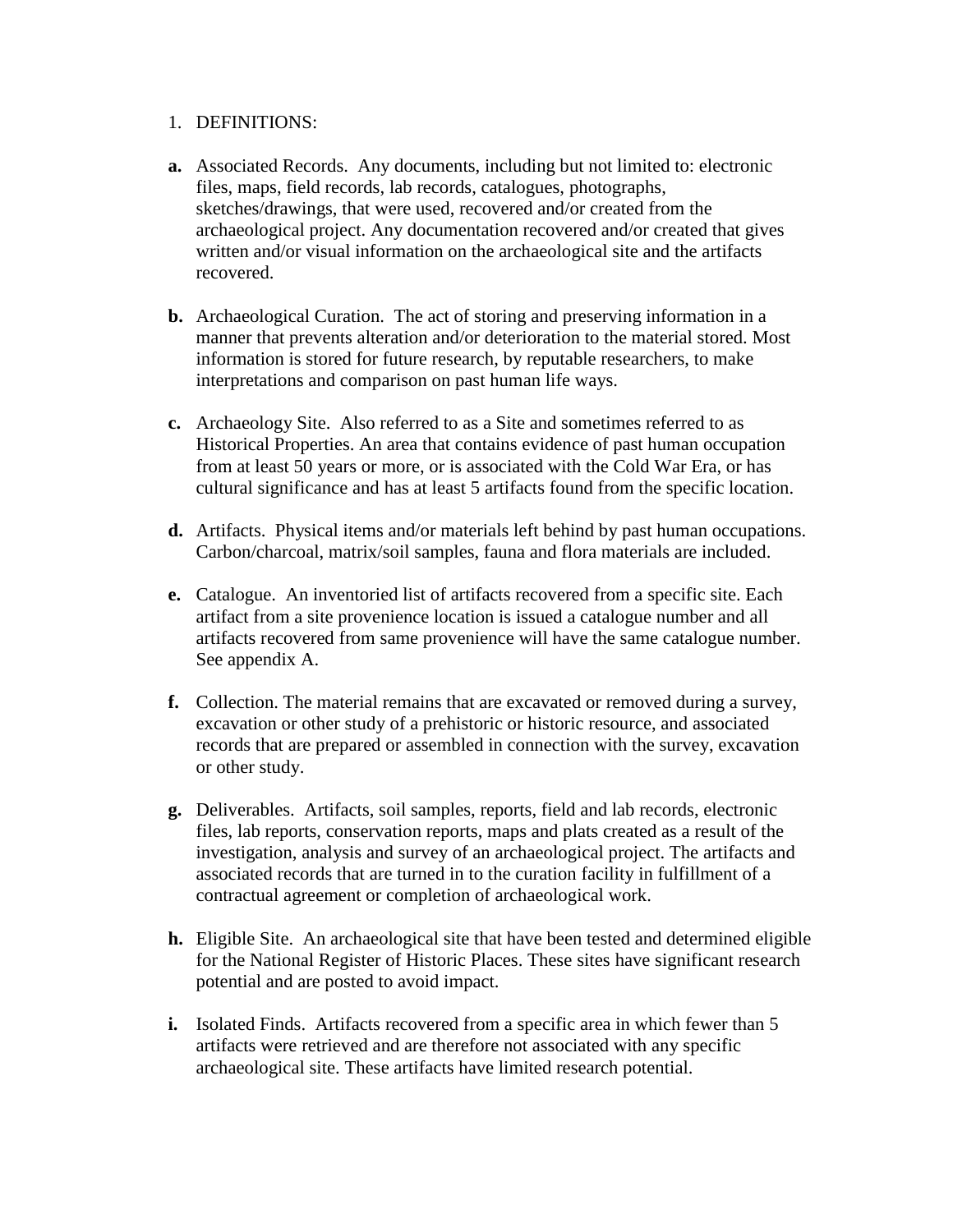- **j.** Potentially Eligible Site. An archaeological site found during survey that was determined to have potential significance and possibly eligible for inclusion to the National Register of Historic Places. Site testing must be conducted to determine eligibility. Many of these sites are posted and treated as eligible sites until site testing can be conducted.
- **k.** Provenience. The specific location from which archaeological data was recovered during excavation. This specification includes location within the site or survey area and depth of recovery.
- **l.** Reputable Researcher. An individual who is a professional or student in the academic field of anthropology, history, geology or geography who is conducting research for the advancement of the discipline and/or to obtain general knowledge of the area and/or to advance scientific theory. Researchers must be represented by a university or be respected professionals in the field with the ability to provide evidence of reputation.
- **m.** Site Number. The state trinomial number, as designated by the United States Department of Interior, and assigned by the issuing state. Each state is assigned a numeric code. Each county or parish is assigned an alphabetic code. Each state issues a number for a specific archaeological site through the State Historic Preservation Office (SHPO), usually through the SHPO's Division of Archaeology.
- **n.** Surface Collection. Artifacts that were recovered from the ground surface with little effort and/or no digging. Surface collections can be isolated finds or related to an archaeological site.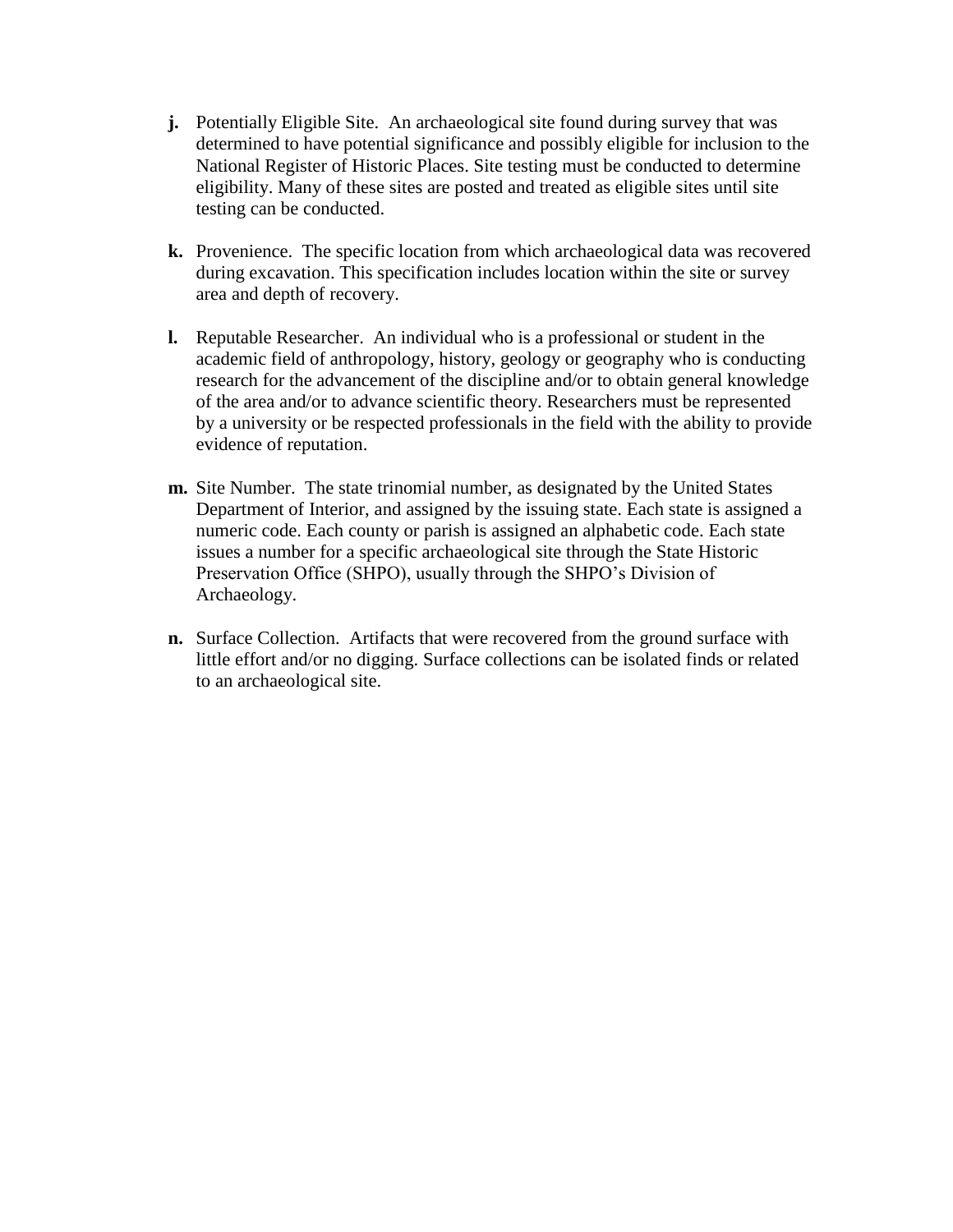|                      |                                 |                                                               |                                                                           |       |                          | Accession Number         |
|----------------------|---------------------------------|---------------------------------------------------------------|---------------------------------------------------------------------------|-------|--------------------------|--------------------------|
|                      |                                 | Fed. Agency Involved<br>State Agency Involved<br>Project Name | STATE OF LOUISIANA<br>DIVISION OF ARCHAEOLOGY<br>PERMANENT CATALOG RECORD |       | Site Number<br>Site Name | Investigator/ Donor      |
| <b>Box</b><br>Number | Catalog Recovery<br>Number Date |                                                               | Provenience                                                               |       |                          | Category and Description |
|                      |                                 | Unit                                                          | Level, Feature, etc.                                                      | Count | Weight                   |                          |
|                      |                                 |                                                               |                                                                           |       |                          |                          |
|                      |                                 |                                                               |                                                                           |       |                          |                          |
|                      |                                 |                                                               |                                                                           |       |                          |                          |
|                      |                                 |                                                               |                                                                           |       |                          |                          |
|                      |                                 |                                                               |                                                                           |       |                          |                          |
|                      |                                 |                                                               |                                                                           |       |                          |                          |
|                      |                                 |                                                               |                                                                           |       |                          |                          |
|                      |                                 |                                                               |                                                                           |       |                          |                          |
|                      |                                 |                                                               |                                                                           |       |                          |                          |
|                      |                                 |                                                               |                                                                           |       |                          |                          |
|                      |                                 |                                                               |                                                                           |       |                          |                          |
|                      |                                 |                                                               |                                                                           |       |                          |                          |
|                      |                                 |                                                               |                                                                           |       |                          |                          |
|                      |                                 |                                                               |                                                                           |       |                          |                          |
|                      |                                 |                                                               |                                                                           |       |                          |                          |
|                      |                                 |                                                               |                                                                           |       |                          |                          |
|                      |                                 |                                                               |                                                                           |       |                          |                          |
|                      |                                 |                                                               |                                                                           |       |                          |                          |
|                      |                                 |                                                               |                                                                           |       |                          |                          |
|                      |                                 |                                                               |                                                                           |       |                          |                          |
|                      |                                 |                                                               |                                                                           |       |                          |                          |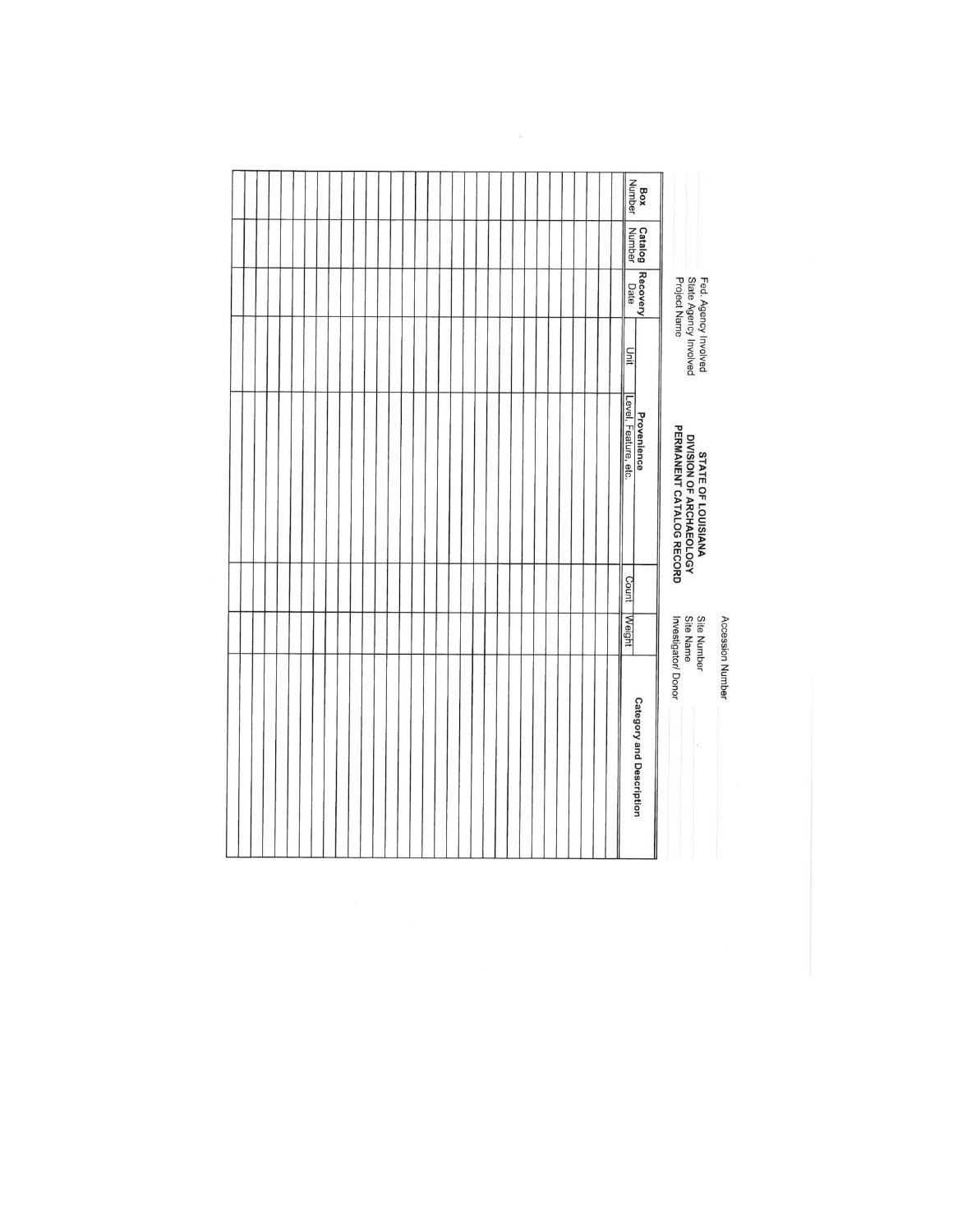FORT POLK Office of Cultural Development 1645 23rd St. Bldg 2515 Fort Polk, LA 71459 (337) 531-2162

#### **SHORT-TERM LOAN AGREEMENT BETWEEN THE**

Fort Polk Archaeological Curation Facility

#### **AND THE**

(Name of the Borrower)

The Fort Polk Archaeological Curation Facility, hereinafter called the Repository, agrees to loan to (name of the Borrower), hereinafter called the Borrower, certain artifacts, specimens and associated records, listed in Attachment A, which were collected from the (name of the prehistoric or historic resource) site which is assigned (list site number) site number. The collection was recovered in connection with the (name of the Federal or federally authorized project) project, located in (name of the nearest city or town), (name of the parish)parish in the State of Louisiana. The Collection is the property of the U.S. Government.

The artifacts, specimens and associated records are being loaned for the purpose of (cite the purpose of the loan), beginning on (month, day and year) and ending on (month, day and year). During the term of the loan, the Borrower agrees to handle, package and ship or transport the Collection in a manner that protects it from breakage, loss, deterioration and contamination, in conformance with the regulation 36 CFR part 79 for the curation of federally-owned and administered archeological collections and the terms and conditions stipulated in Attachment B to this loan agreement.

The Borrower agrees to assume full responsibility for insuring the Collection or for providing funds for the repair or replacement of objects that are damaged or lost during transit and while in the Borrower's possession. Within five (5) days of discovery, the Borrower will notify the Repository of instances and circumstances surrounding any loss of, deterioration and damage to, or destruction of the Collection and will, at the direction of the Repository, take steps to conserve damaged materials. The Borrower agrees to acknowledge and credit the U.S. Government and the Repository in any exhibits or publications resulting from the loan. The credit line shall read as follows: "Courtesy of the Department of Defense and the Fort Polk Archaeological Curation Facility." The Borrower agrees to provide the Repository and the (name of the Federal agency) with copies of any resulting publications.

Upon termination of this agreement, the Borrower agrees to properly package and ship or transport the Collection to the Repository.

Either party may terminate this agreement, effective not less than (number of days) days after receipt by the other party of written notice, without further liability to either party.

Signed: (signature of the Repository Official) Date: (date)

Signed: (signature of the Borrower) Date: (date) Attachment A: Inventory of the Objects being Loaned. Attachment B: Terms and Conditions of the Loan.